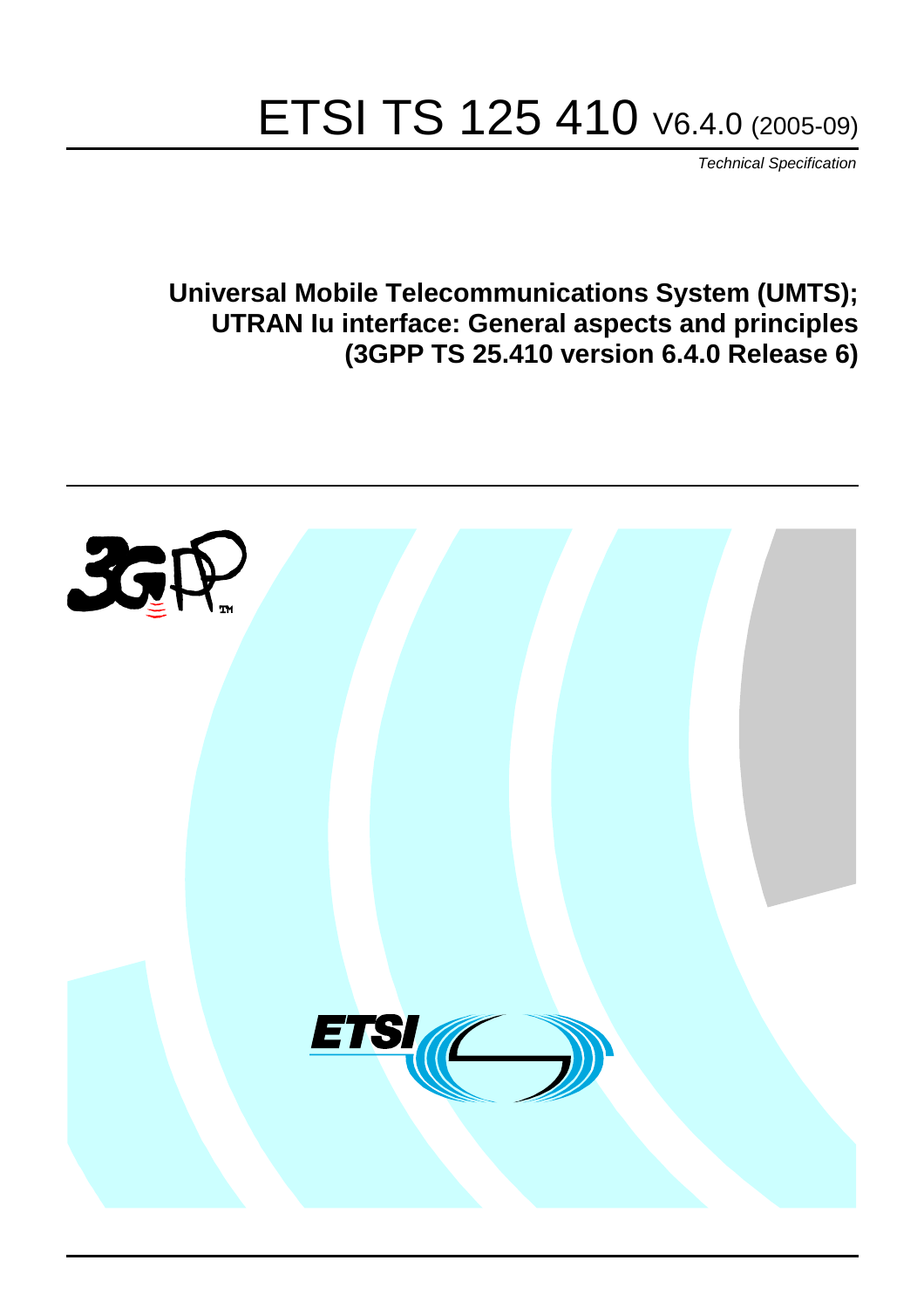Reference RTS/TSGR-0325410v640

> Keywords UMTS

#### **ETSI**

#### 650 Route des Lucioles F-06921 Sophia Antipolis Cedex - FRANCE

Tel.: +33 4 92 94 42 00 Fax: +33 4 93 65 47 16

Siret N° 348 623 562 00017 - NAF 742 C Association à but non lucratif enregistrée à la Sous-Préfecture de Grasse (06) N° 7803/88

#### **Important notice**

Individual copies of the present document can be downloaded from: [http://www.etsi.org](http://www.etsi.org/)

The present document may be made available in more than one electronic version or in print. In any case of existing or perceived difference in contents between such versions, the reference version is the Portable Document Format (PDF). In case of dispute, the reference shall be the printing on ETSI printers of the PDF version kept on a specific network drive within ETSI Secretariat.

Users of the present document should be aware that the document may be subject to revision or change of status. Information on the current status of this and other ETSI documents is available at <http://portal.etsi.org/tb/status/status.asp>

If you find errors in the present document, please send your comment to one of the following services: [http://portal.etsi.org/chaircor/ETSI\\_support.asp](http://portal.etsi.org/chaircor/ETSI_support.asp)

#### **Copyright Notification**

No part may be reproduced except as authorized by written permission. The copyright and the foregoing restriction extend to reproduction in all media.

> © European Telecommunications Standards Institute 2005. All rights reserved.

**DECT**TM, **PLUGTESTS**TM and **UMTS**TM are Trade Marks of ETSI registered for the benefit of its Members. **TIPHON**TM and the **TIPHON logo** are Trade Marks currently being registered by ETSI for the benefit of its Members. **3GPP**TM is a Trade Mark of ETSI registered for the benefit of its Members and of the 3GPP Organizational Partners.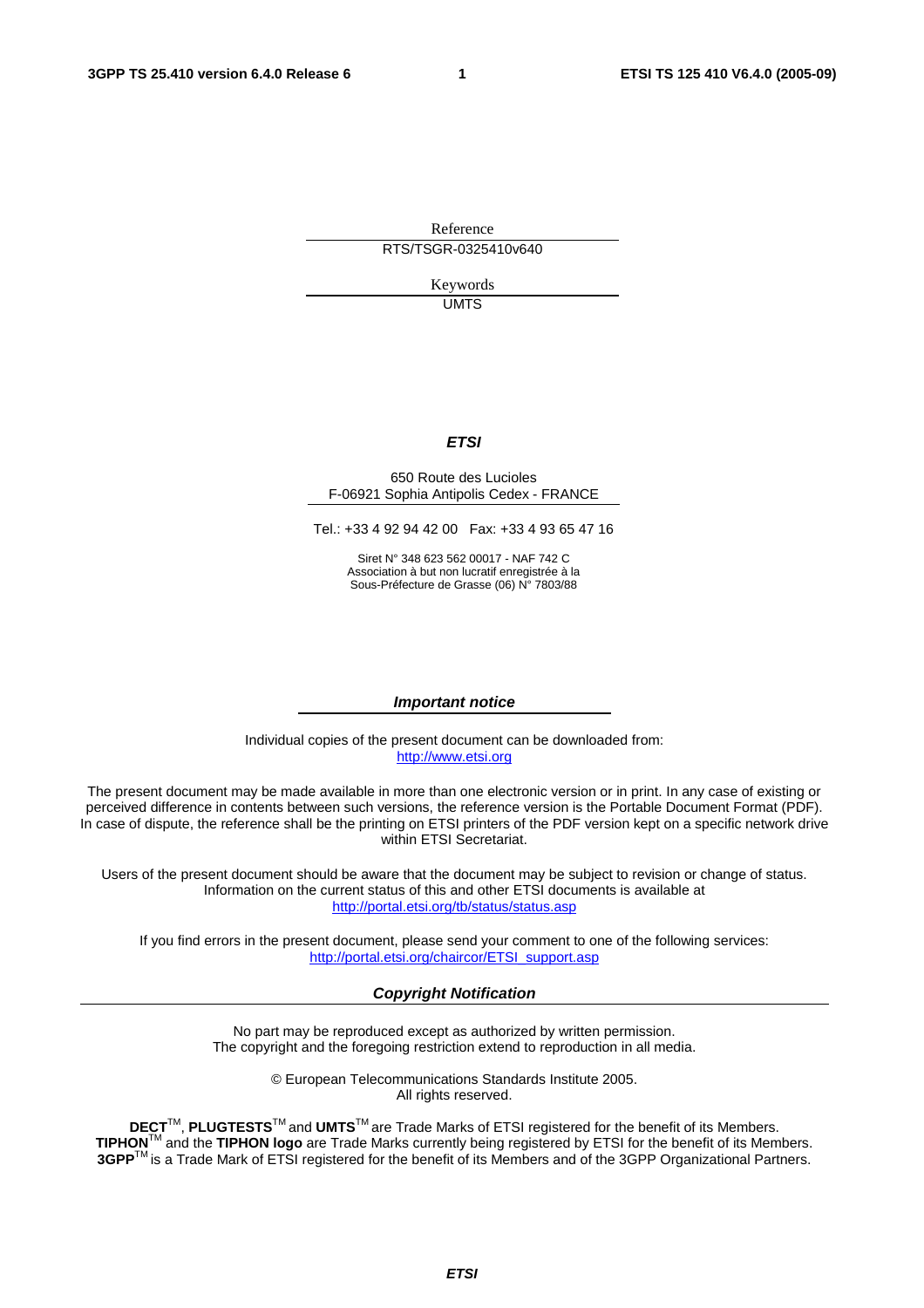## Intellectual Property Rights

IPRs essential or potentially essential to the present document may have been declared to ETSI. The information pertaining to these essential IPRs, if any, is publicly available for **ETSI members and non-members**, and can be found in ETSI SR 000 314: *"Intellectual Property Rights (IPRs); Essential, or potentially Essential, IPRs notified to ETSI in respect of ETSI standards"*, which is available from the ETSI Secretariat. Latest updates are available on the ETSI Web server ([http://webapp.etsi.org/IPR/home.asp\)](http://webapp.etsi.org/IPR/home.asp).

Pursuant to the ETSI IPR Policy, no investigation, including IPR searches, has been carried out by ETSI. No guarantee can be given as to the existence of other IPRs not referenced in ETSI SR 000 314 (or the updates on the ETSI Web server) which are, or may be, or may become, essential to the present document.

### Foreword

This Technical Specification (TS) has been produced by ETSI 3rd Generation Partnership Project (3GPP).

The present document may refer to technical specifications or reports using their 3GPP identities, UMTS identities or GSM identities. These should be interpreted as being references to the corresponding ETSI deliverables.

The cross reference between GSM, UMTS, 3GPP and ETSI identities can be found under <http://webapp.etsi.org/key/queryform.asp>.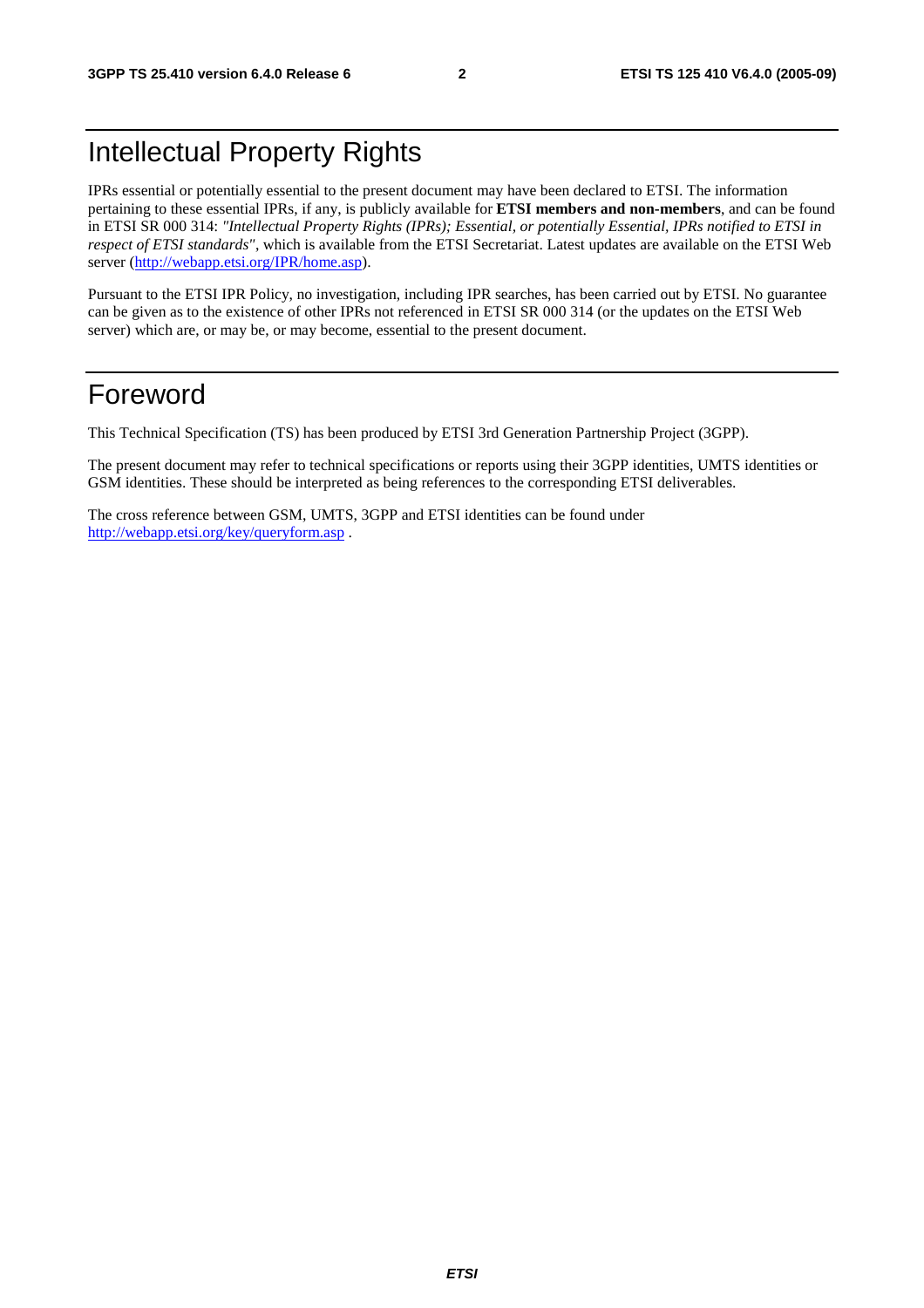$\mathbf{3}$ 

## Contents

| 1                    |  |  |  |  |  |
|----------------------|--|--|--|--|--|
| 2                    |  |  |  |  |  |
| 3                    |  |  |  |  |  |
| 3.1                  |  |  |  |  |  |
| 3.2<br>3.3           |  |  |  |  |  |
| 4                    |  |  |  |  |  |
| 4.1                  |  |  |  |  |  |
| 4.1.1                |  |  |  |  |  |
| 4.1.2                |  |  |  |  |  |
| 4.1.3                |  |  |  |  |  |
| 4.1.4                |  |  |  |  |  |
| 4.2                  |  |  |  |  |  |
| 4.3                  |  |  |  |  |  |
| 4.4                  |  |  |  |  |  |
| 4.5                  |  |  |  |  |  |
| 4.5.1                |  |  |  |  |  |
| 4.5.1.1<br>4.5.1.1.1 |  |  |  |  |  |
| 4.5.1.1.2            |  |  |  |  |  |
| 4.5.1.1.3            |  |  |  |  |  |
| 4.5.1.1.4            |  |  |  |  |  |
| 4.5.1.2              |  |  |  |  |  |
| 4.5.2                |  |  |  |  |  |
| 4.5.2.1              |  |  |  |  |  |
| 4.5.2.2              |  |  |  |  |  |
| 4.5.2.3              |  |  |  |  |  |
| 4.5.3                |  |  |  |  |  |
| 5                    |  |  |  |  |  |
| 5.1                  |  |  |  |  |  |
| 5.2<br>5.2.1         |  |  |  |  |  |
| 5.2.2                |  |  |  |  |  |
| 5.2.3                |  |  |  |  |  |
| 5.2.4                |  |  |  |  |  |
| 5.3                  |  |  |  |  |  |
| 5.3.1                |  |  |  |  |  |
| 5.3.2                |  |  |  |  |  |
| 5.4                  |  |  |  |  |  |
| 5.4.1                |  |  |  |  |  |
| 5.4.2                |  |  |  |  |  |
| 5.4.3                |  |  |  |  |  |
| 5.4.4                |  |  |  |  |  |
| 5.4.5                |  |  |  |  |  |
| 5.4.6                |  |  |  |  |  |
| 5.4.7                |  |  |  |  |  |
| 5.4.8                |  |  |  |  |  |
| 5.5                  |  |  |  |  |  |
| 5.5.1                |  |  |  |  |  |
| 5.5.2                |  |  |  |  |  |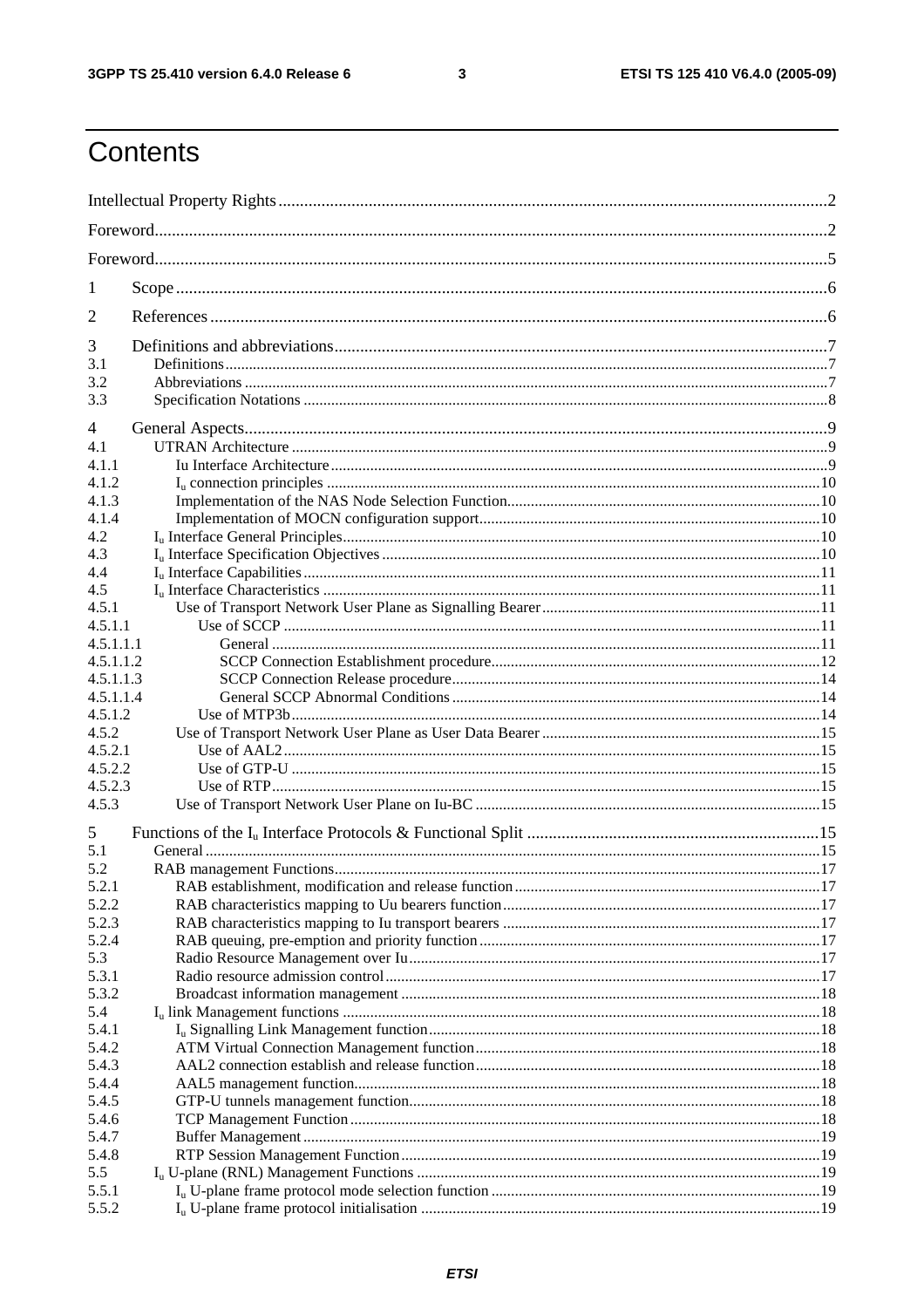| 5.6            |                               |  |  |  |  |  |  |
|----------------|-------------------------------|--|--|--|--|--|--|
| 5.6.1          |                               |  |  |  |  |  |  |
| 5.6.2          |                               |  |  |  |  |  |  |
| 5.6.2.1        |                               |  |  |  |  |  |  |
| 5.6.2.2        |                               |  |  |  |  |  |  |
| 5.6.2.3        |                               |  |  |  |  |  |  |
| 5.6.2A         |                               |  |  |  |  |  |  |
| 5.6.3          |                               |  |  |  |  |  |  |
| 5.6.4          |                               |  |  |  |  |  |  |
| 5.6.5          |                               |  |  |  |  |  |  |
| 5.7            |                               |  |  |  |  |  |  |
| 5.7.1          |                               |  |  |  |  |  |  |
| 5.7.1.1        |                               |  |  |  |  |  |  |
| 5.7.1.2        |                               |  |  |  |  |  |  |
| 5.7.2          |                               |  |  |  |  |  |  |
| 5.7.2.1        |                               |  |  |  |  |  |  |
| 5.7.2.2        |                               |  |  |  |  |  |  |
| 5.8            |                               |  |  |  |  |  |  |
| 5.8.1          |                               |  |  |  |  |  |  |
| 5.8.2          |                               |  |  |  |  |  |  |
| 5.8.3          |                               |  |  |  |  |  |  |
| 5.8.4          |                               |  |  |  |  |  |  |
| 5.9            |                               |  |  |  |  |  |  |
| 5.9.1          |                               |  |  |  |  |  |  |
| 5.9.2          |                               |  |  |  |  |  |  |
| 5.9.3          |                               |  |  |  |  |  |  |
| 5.9.4          |                               |  |  |  |  |  |  |
| 5.10           |                               |  |  |  |  |  |  |
| 5.10.1         |                               |  |  |  |  |  |  |
| 5.10.2         |                               |  |  |  |  |  |  |
| 5.10.3         |                               |  |  |  |  |  |  |
| 5.10.4         |                               |  |  |  |  |  |  |
|                |                               |  |  |  |  |  |  |
| 6              |                               |  |  |  |  |  |  |
| 6.1            |                               |  |  |  |  |  |  |
| 6.2            |                               |  |  |  |  |  |  |
| 6.3            |                               |  |  |  |  |  |  |
| 6.4            |                               |  |  |  |  |  |  |
| $\overline{7}$ |                               |  |  |  |  |  |  |
| 7.1            |                               |  |  |  |  |  |  |
| 7.2            |                               |  |  |  |  |  |  |
| 7.3            |                               |  |  |  |  |  |  |
| 7.4            |                               |  |  |  |  |  |  |
| 7.5            |                               |  |  |  |  |  |  |
| 7.6            |                               |  |  |  |  |  |  |
| 7.7            |                               |  |  |  |  |  |  |
|                |                               |  |  |  |  |  |  |
|                | <b>Annex A (informative):</b> |  |  |  |  |  |  |
|                |                               |  |  |  |  |  |  |
|                |                               |  |  |  |  |  |  |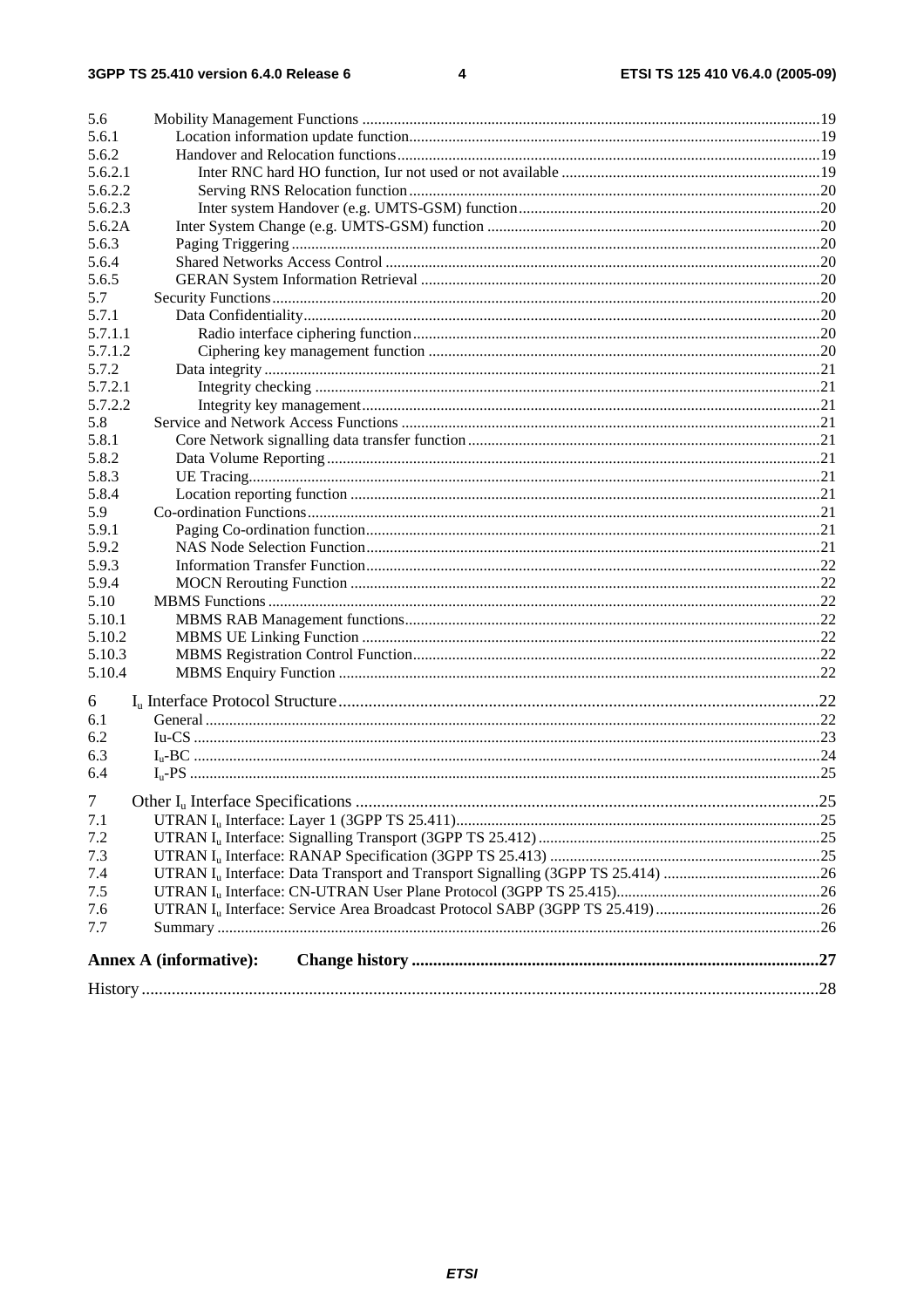## Foreword

This Technical Specification (TS) has been produced by the 3<sup>rd</sup> Generation Partnership Project (3GPP).

The contents of the present document are subject to continuing work within the TSG and may change following formal TSG approval. Should the TSG modify the contents of the present document, it will be re-released by the TSG with an identifying change of release date and an increase in version number as follows:

Version x.y.z

where:

- x the first digit:
	- 1 presented to TSG for information;
	- 2 presented to TSG for approval;
	- 3 or greater indicates TSG approved document under change control.
- y the second digit is incremented for all changes of substance, i.e. technical enhancements, corrections, updates, etc.
- z the third digit is incremented when editorial only changes have been incorporated in the document.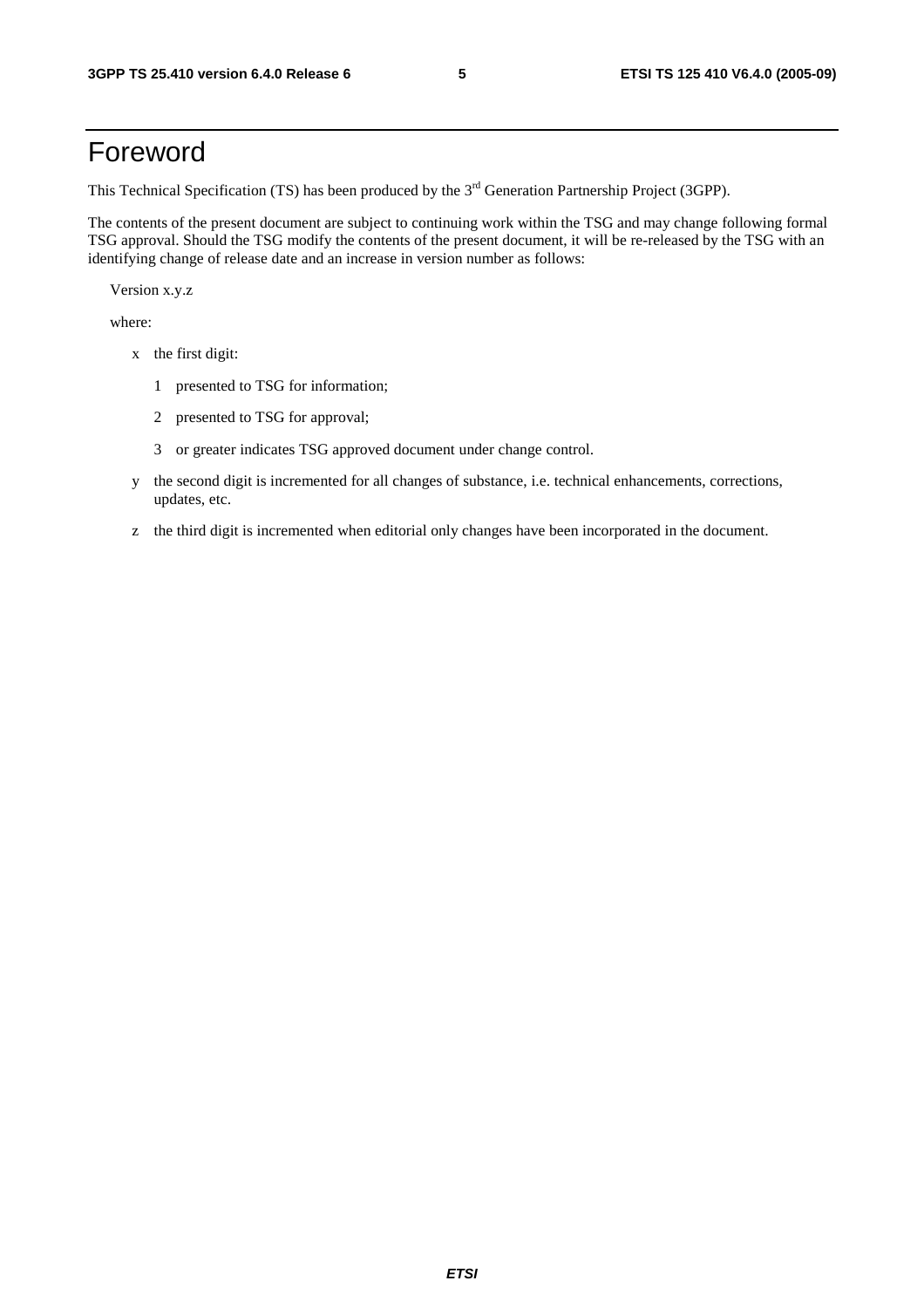### 1 Scope

The present document is an introduction to the 3GPP TS 25.41x series of Technical Specifications that define the Iu interface for the interconnection of Radio Network Controller (RNC) component of the UMTS Terrestrial Radio Access Network (UTRAN) to the Core Network of the UMTS system.

## 2 References

The following documents contain provisions which, through reference in this text, constitute provisions of the present document.

- References are either specific (identified by date of publication, edition number, version number, etc.) or non-specific.
- For a specific reference, subsequent revisions do not apply.
- For a non-specific reference, the latest version applies. In the case of a reference to a 3GPP document (including a GSM document), a non-specific reference implicitly refers to the latest version of that document *in the same Release as the present document*.
- [1] 3GPP TS 25.401: "UTRAN Overall Description".
- [2] 3GPP TR 23.930: "Iu Principles".
- [3] 3GPP TS 23.110: "UMTS Access Stratum Services and Functions".
- [4] 3GPP TS 25.411: "UTRAN Iu Interface Layer 1".
- [5] 3GPP TS 25.412: "UTRAN Iu Interface Signalling Transport".
- [6] 3GPP TS 25.413: "UTRAN Iu Interface RANAP Signalling".
- [7] 3GPP TS 25.414: "UTRAN Iu Interface Data Transport and Transport Signalling"
- [8] 3GPP TS 25.415: "UTRAN Iu Interface User Plane Protocols".
- [9] ITU-T Recommendation Q.711 (07/1996): "Functional description of the signalling connection control part".
- [10] ITU-T Recommendation Q.712 (07/1996): "Definition and function of signalling connection control part messages".
- [11] ITU-T Recommendation Q.713 (07/1996): "Signalling connection control part formats and codes".
- [12] ITU-T Recommendation Q.714 (07/1996): "Signalling connection control part procedures".
- [13] 3GPP TS 23.003: "Numbering, Addressing and Identification".
- [14] 3GPP TS 25.419: "UTRAN Iu Interface: Service Area Broadcast Protocol SABP".
- [15] 3GPP TS 23.153: "Out of Band Transcoder Control; Stage 2".
- [16] ITU-T Recommendation Q.2630.1: "AAL type 2 signalling protocol (Capability Set 1)".
- [17] ITU-T Recommendation Q.2630.2: "AAL type 2 signalling protocol Capability Set 2".
- [18] IETF RFC 3332(09/2002): "Signalling System 7 (SS7) Message Transfer Part 3 (MTP3) User Adaptation Layer (M3UA)"
- [19] IETF RFC 1889(01/1996): "RTP: A Transport Protocol for Real Time Applications".
- [20] IETF RFC 768 (08/1980): "User Datagram Protocol".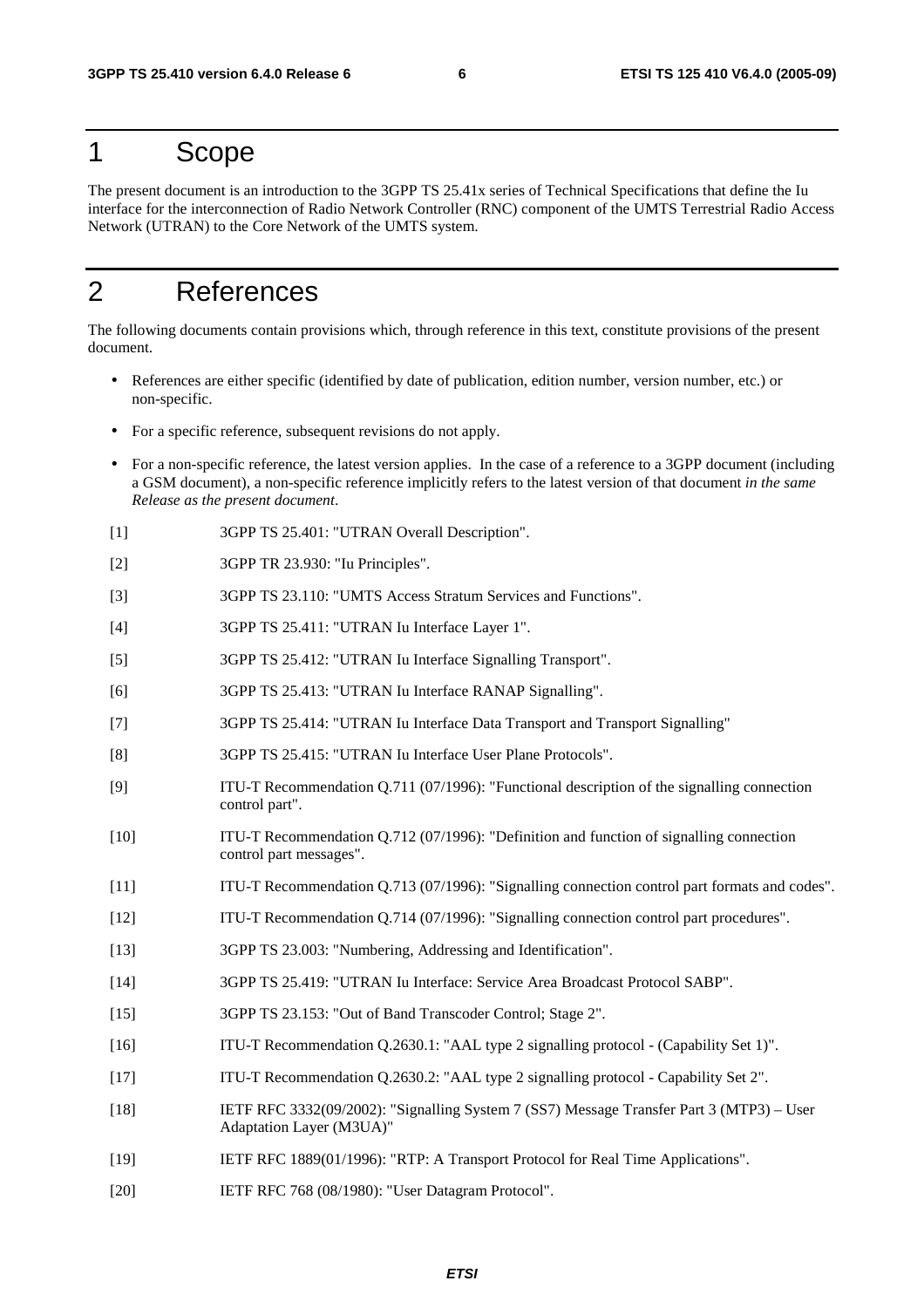- [21] IETF RFC 793 (09/1981): "TCP, Transmission Control Protocol".
- [22] **IETF RFC 791 (09/1981): "Internet Protocol".**
- [23] IETF RFC 2460 (12/1998): "Internet Protocol, Version 6 (IPv6) Specification".
- [24] IETF RFC 2960 (10/2000): "Stream Control Transmission Protocol".
- [25] 3GPP TS 23.236: "Intra-domain connection of Radio Access Network (RAN) nodes to multiple Core Network (CN) nodes".
- [26] 3GPP TS 23.251: "Network sharing Architecture and functional description".
- [27] 3GPP TS23.246: Multimedia Broadcast/Multicast Service (MBMS) Architecture and functional description
- [28] 3GPP TS 25.346: 'Introduction of the Multimedia Broadcast Multicast Service (MBMS) in the Radio Access Network (RAN); Stage 2'.
- 3 Definitions and abbreviations

### 3.1 Definitions

For the purposes of the present document, the terms and definitions given in [1] apply.

**MBMS related terms and definitions:** 

**MBMS bearer service**: as defined in [27].

**MBMS RAB**: as defined in [28].

**MBMS Iu signalling connection**: as defined in [28].

**MBMS session start**: as defined in [28].

### 3.2 Abbreviations

For the purposes of the present document, the following abbreviations apply:

| 3G-MSC          | 3 <sup>rd</sup> Generation Mobile Switching Centre   |
|-----------------|------------------------------------------------------|
| 3G-SGSN         | 3 <sup>rd</sup> Generation Serving GPRS Support Node |
| AAL             | <b>ATM Adaptation Layer</b>                          |
| <b>ATM</b>      | <b>Asynchronous Transfer Mode</b>                    |
| BC              | <b>Broadcast</b>                                     |
| <b>BSSMAP</b>   | Base Station Subsystem Management Application Part   |
| <b>CBS</b>      | Cell Broadcast Service                               |
| CC              | <b>Connection Confirm</b>                            |
| CN              | Core Network                                         |
| C <sub>R</sub>  | <b>Connection Release</b>                            |
| <b>CREF</b>     | <b>Connection Refusal</b>                            |
| CS <sup>-</sup> | Circuit Switched                                     |
| <b>GT</b>       | Global Title                                         |
| GTP-U           | <b>GPRS</b> Tunnelling Protocol                      |
| <b>GWCN</b>     | Gateway Core Network                                 |
| <b>IMSI</b>     | <b>International Mobile Subscriber Identity</b>      |
| IP              | Internet Protocol                                    |
| <b>ISDN</b>     | <b>Integrated Services Digital Network</b>           |
| LA              | <b>Location Area</b>                                 |
| M3UA            | MTP3 User Adaptation Layer                           |
| <b>MBMS</b>     | Multimedia Broadcast Multicast Service               |
| <b>MOCN</b>     | Multi Operator Core Network                          |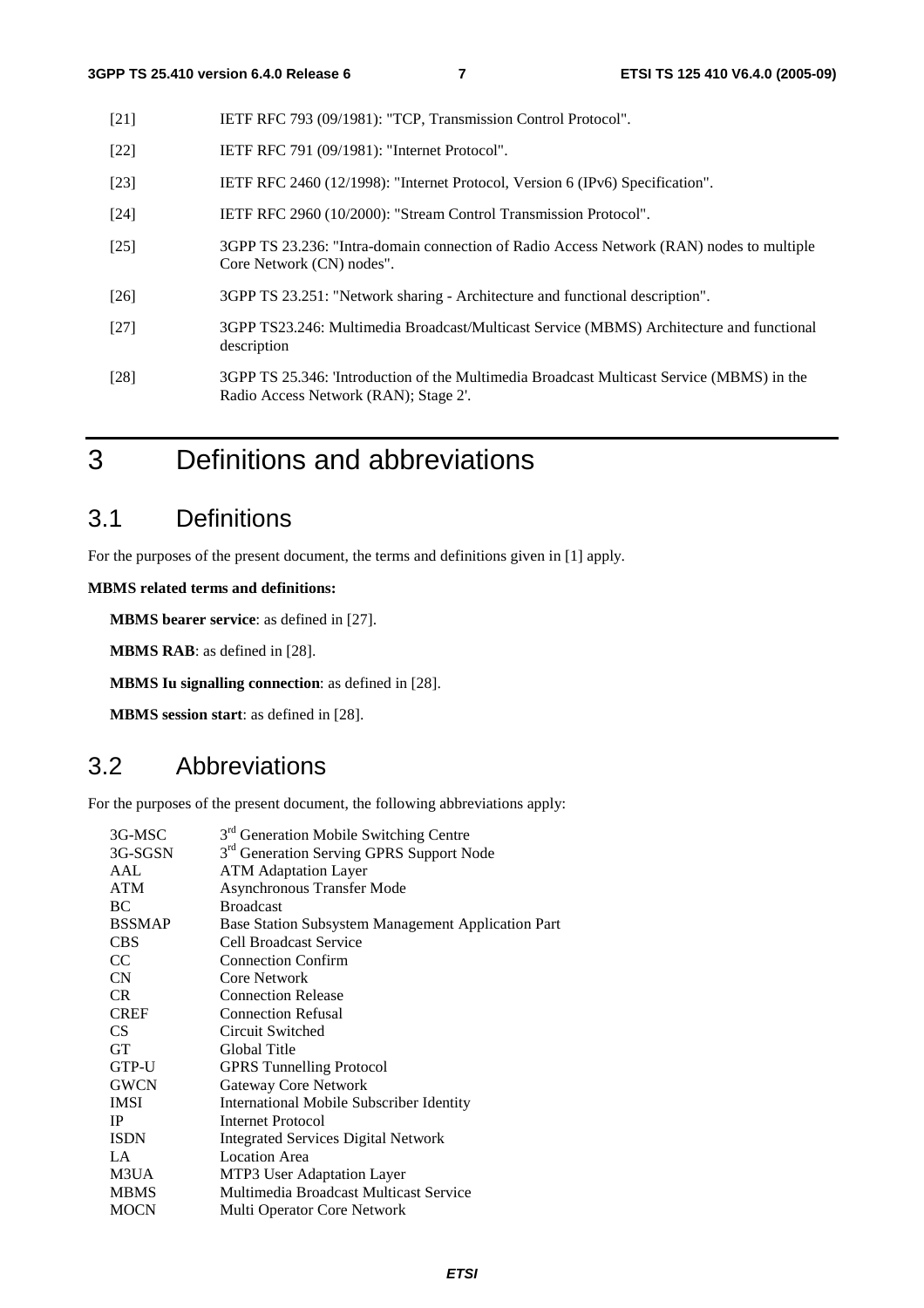| <b>NAS</b>   | Non Access Stratum                           |
|--------------|----------------------------------------------|
| <b>NACC</b>  | Network Assisted Cell Change                 |
| <b>NNSF</b>  | <b>NAS Node Selection Function</b>           |
| O&M          | <b>Operation and Maintenance</b>             |
| <b>PLMN</b>  | Public Land Mobile Network                   |
| <b>PS</b>    | Packet Switched                              |
| <b>PSTN</b>  | Public Switched Telephone Network            |
| <b>PVC</b>   | Permanent Virtual Circuit                    |
| QoS          | Quality of Service                           |
| RA           | Routing Area                                 |
| <b>RAB</b>   | Radio Access Bearer                          |
| <b>RANAP</b> | Radio Access Network Application Part        |
| <b>RIM</b>   | <b>RAN</b> Information Management            |
| RLP          | Radio Link Protocol                          |
| <b>RNC</b>   | Radio Network Controller                     |
| <b>RNL</b>   | Radio Network Layer                          |
| RRC          | Radio Resource Control                       |
| <b>RTCP</b>  | <b>Real Time Control Protocol</b>            |
| <b>RTP</b>   | <b>Real Time Protocol</b>                    |
| <b>SA</b>    | Service Area                                 |
| <b>SABP</b>  | Service Area Broadcast Protocol              |
| <b>SAP</b>   | <b>Service Access Point</b>                  |
| <b>SCCP</b>  | <b>Signalling Connection Control Part</b>    |
| <b>SCTP</b>  | <b>Stream Control Transmission Protocol</b>  |
| <b>SNA</b>   | <b>Shared Network Area</b>                   |
| <b>SPC</b>   | <b>Signalling Point Code</b>                 |
| <b>SRNS</b>  | Serving Radio Network Subsystem              |
| <b>SSN</b>   | Sub-System Number                            |
| SVC          | <b>Switched Virtual Circuit</b>              |
| <b>TCP</b>   | <b>Transmission Control Protocol</b>         |
| UE           | User Equipment                               |
| <b>UDP</b>   | User Datagram Protocol                       |
| UP           | <b>User Plane</b>                            |
| <b>URA</b>   | <b>UTRAN Registration Area</b>               |
| <b>UTRAN</b> | <b>UMTS Terrestrial Radio Access Network</b> |
| VC           | Virtual Circuit                              |

## 3.3 Specification Notations

For the purposes of the present document, the following notations apply:

| Procedure | When referring to a procedure in the specification the Procedure Name is written with the first<br>letters in each word in upper case characters followed by the word "procedure", e.g. Radio<br>Network Layer procedures.   |
|-----------|------------------------------------------------------------------------------------------------------------------------------------------------------------------------------------------------------------------------------|
| Message   | When referring to a message in the specification the MESSAGE NAME is written with all letters<br>in upper case characters followed by the word "message", e.g. RADIO LINK SETUP REQUEST<br>message.                          |
| Frame     | When referring to a control or data frame in the specification the CONTROL/DATA FRAME<br>NAME is written with all letters in upper case characters followed by the words "control/data"<br>frame", e.g. DCH transport frame. |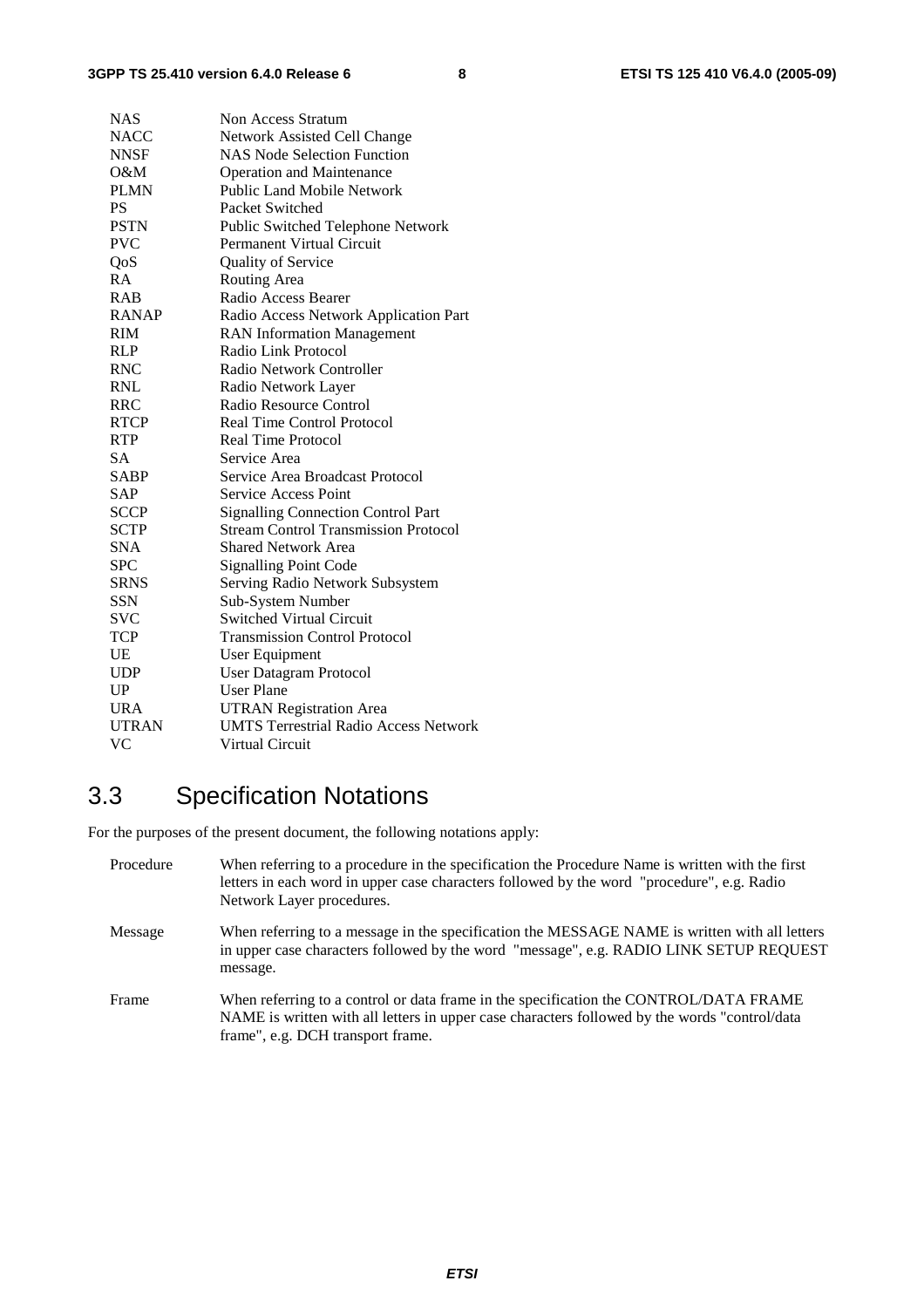## 4 General Aspects

#### 4.1 UTRAN Architecture

#### 4.1.1 Iu Interface Architecture

The overall UMTS architecture and UTRAN architectures are described in [1]. This subclause specifies only the architecture of the Iu interface, and shall not constrain the network architecture of either Core or Radio Access Networks.

The  $I_{\text{u}}$  interface is specified at the boundary between the Core Network and UTRAN. Figure 4.1 depicts the logical division of the  $I_u$  interface. From the Iu perspective, the UTRAN access point is an RNC.



**Iu Interface**



The Iu interface towards the PS-domain of the core network is called Iu-PS, and the Iu interface towards the CS-domain is called Iu-CS. The differences between Iu-CS and Iu-PS are treated elsewhere in the present document. The Iu interface to the Broadcast domain is called Iu-BC.

There shall not be more than one Iu interface (Iu-PS) towards the PS-domain from any one RNC– except where the NNSF is used, see subclause 4.1.3, or in MOCN configuration – see [26]. Each RNC shall not have more than one Iu interface (Iu-CS) towards its default CN node within the CS domain, but may also have further Iu interfaces (Iu-CS) towards other CN nodes within the CS domain. (See [6] for definition of Default CN node.) These further Iu interfaces (Iu-CS) shall only be used as a result of intra-MSC inter-system handover or SRNS relocation, in the case the anchor CN node directly connects to the target RNC. There may also be more than one Iu interface towards the CS-Domain if the NNSF is used – see subclause 4.1.3, or in MOCN configuration – see [26]. There shall not be more than one Iu interface (Iu-BC) from an RNC towards the Broadcast domain.

In the separated core network architecture, this means that there shall be separate signalling and user data connections towards the PS and CS domains – this applies in both transport and radio network layers.

In the combined architecture, there shall be separate connections in the user plane towards the PS and CS domains (in both transport and radio network layers). In the control plane, there shall be separate SCCP connections to the two logical domains.

In either architecture, there can be several RNCs within UTRAN and so UTRAN may have several  $I<sub>u</sub>$  access points towards the Core Network. As a minimum, each Iu access point (in UTRAN or CN) shall independently fulfil the requirements of the relevant Iu specifications (25.41x series – see clause 7).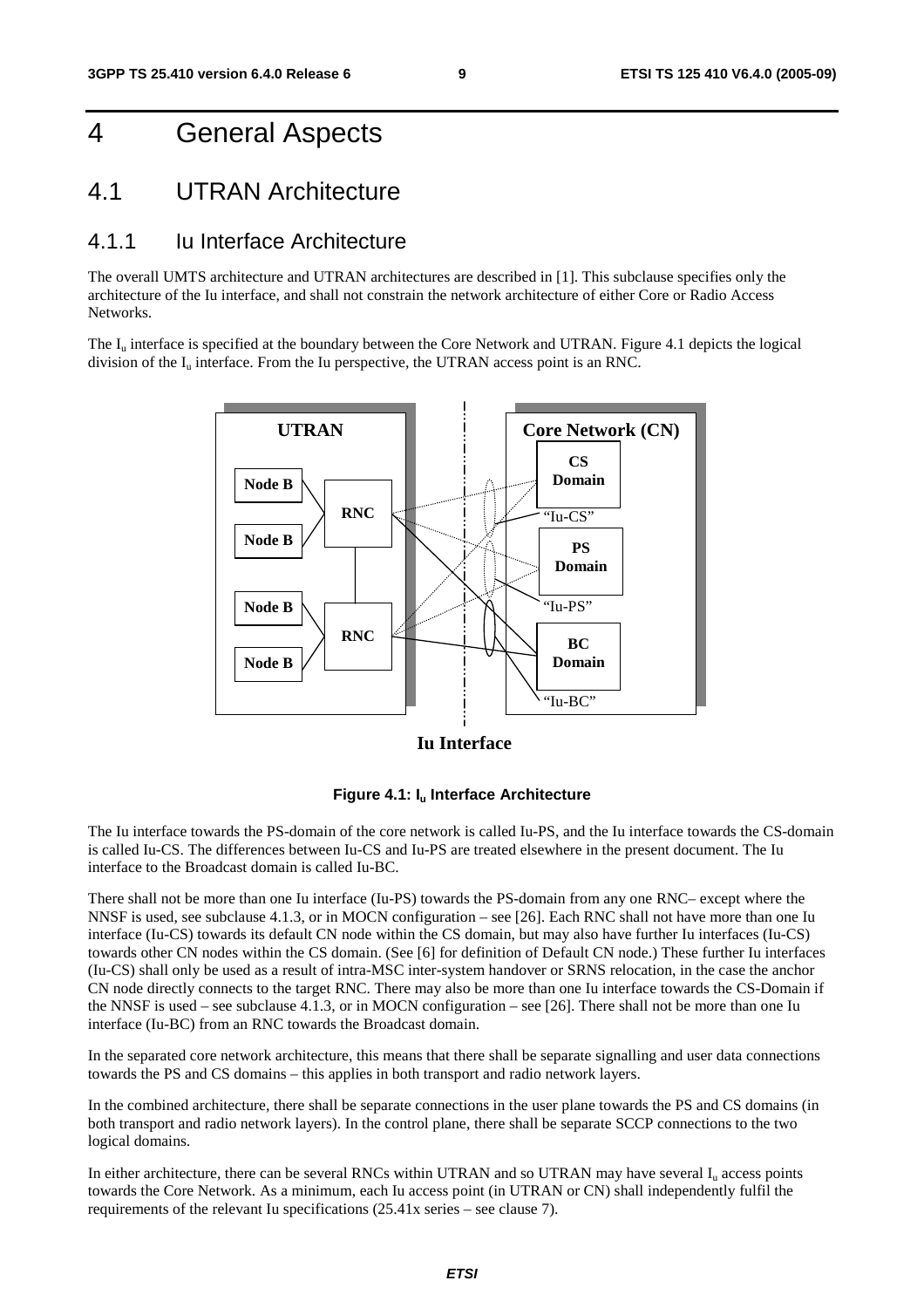#### 4.1.2 Iu connection principles

The Iu interface has a hierarchical architecture where one higher layer entity controls several lower layer entities. The hierarchy for the CN - UTRAN signalling connection end points is described below:

- Each CN Access Point may be connected to one or more UTRAN Access Points.
- For the PS domain, each UTRAN Access Point shall not be connected to more than one CN Access Point except where the NNSF is used, see subclause 4.1.3, or when RNC is shared in MOCN configuration..
- For the CS domain, each UTRAN Access Point may be connected to one or more CN Access Points.
- For the BC domain, each UTRAN Access Point may be connected to one CN Access Point only.

#### 4.1.3 Implementation of the NAS Node Selection Function

The optional NAS Node Selection Function (NNSF) is described in [25].

If the NAS Node Selection Function is used by an RNC:

There may be more than one Iu interface (Iu-CS) towards the CS domain and/or more than one Iu interface (Iu-PS) towards the PS-domain from this RNC.

#### 4.1.4 Implementation of MOCN configuration support

The MOCN configuration is described in [26]. When the RNC is shared in MOCN configuration:

- There may be more than one Iu interface (Iu-CS) towards the CS domain of different CN operators and/or more than one Iu interface (Iu-PS) towards the PS-domain of different CN operators from this RNC.
- The MOCN Rerouting Function shall be supported.

### 4.2 I<sub>u</sub> Interface General Principles

From a UTRAN perspective, maximising the commonality of the various protocols that flow on the Iu interface is desirable. This means at the minimum that:

- A common set of radio access bearer services will be offered by UTRAN to the Core Network nodes, regardless of their type (e.g. 3G-MSC or 3G-SGSN).

There will be a common functional split between UTRAN and the Core Network nodes, regardless of their type (e.g. 3G-MSC or 3G-SGSN).

Signalling in the radio network control plane shall not depend on the specific choice of transport layers.

### 4.3 I<sub>u</sub> Interface Specification Objectives

The following objectives are partly derived from [2].

The  $I_{\nu}$  interface shall be specified such that it can support:

- the interconnection of RNCs with Core Network Access Points within a single PLMN, and within several PLMNs in case of network sharing, as described in [26].
- the interconnection of RNCs with Core Network Access Points irrespective of the manufacturer of any of the elements.
- all UMTS services.

The  $I<sub>u</sub>$  interface shall facilitate the use of the same RNC, MSC or SGSN in all PLMNs.

The I<sub>u</sub> interface shall facilitate the sharing of transport technology between Iu-PS and Iu-BC.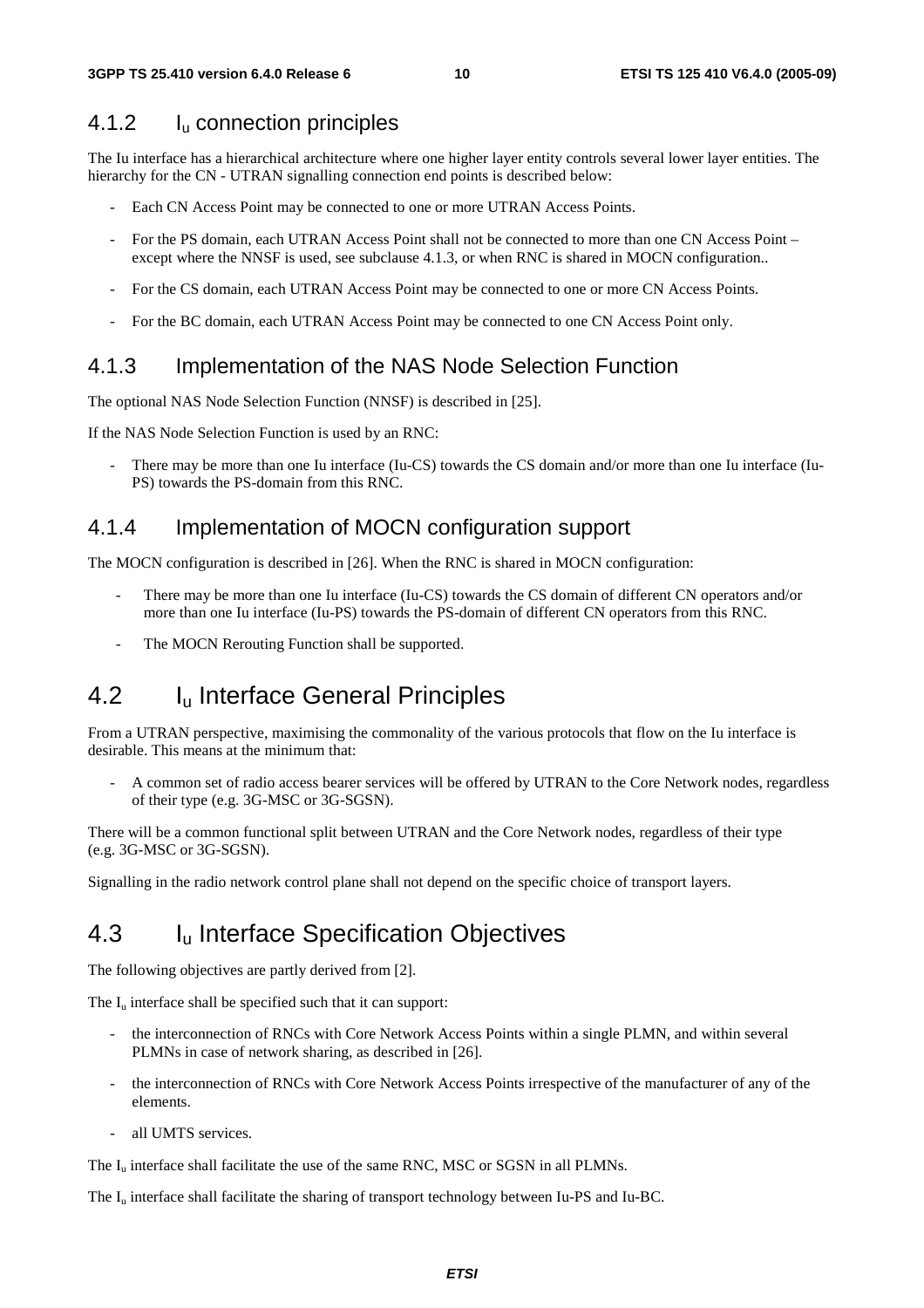The  $I_{\text{u}}$  interface shall allow interworking to the GSM Core Network.

Independence between the protocol layers and between control and user planes shall be maintained on the Iu interface.

The I<sub>u</sub> interface shall allow independent evolution of technologies within the Core, Radio Access and Transport Networks.

The  $I_u$  interface shall allow separate evolution of O&M facilities.

The  $I_{\text{u}}$  interface shall be standardised as an open and multi-vendor interface.

The Iu interface specifications shall facilitate the migration of some services from the CS-domain to the PS-domain. In particular, the RANAP protocol shall be common to both PS and CS domains, and the  $I<sub>u</sub>$  user plane protocol(s) shall be independent of the core network domain (PS or CS), except where a specific feature is only required for one domain.

### 4.4 Iu Interface Capabilities

The following capabilities are derived from the requirements described in [2].

The  $I_{\text{u}}$  interface supports:

- procedures to establish, maintain and release Radio Access Bearers;
- procedures to perform SRNS relocation, intra-system handover, inter-system handover and inter-system change;
- procedures to support the Cell Broadcast service;
- a set of general procedures, not related to a specific UE;
- the separation of each UE on the protocol level for user specific signalling management;
- the transfer of NAS signalling messages between UE and CN;
- location services by transferring requests from the CN to UTRAN, and location information from UTRAN to CN. The location information may comprise a geographical area identifier or global co-ordinates with uncertainty parameters;
- simultaneous access to multiple CN domains for a single UE;
- mechanisms for resource reservation for packet data streams;
- procedures to support MBMS bearer services.

#### 4.5 Iu Interface Characteristics

#### 4.5.1 Use of Transport Network User Plane as Signalling Bearer

4.5.1.1 Use of SCCP

#### 4.5.1.1.1 General

The SCCP is used to support signalling messages between the CNs and the RNC. One user function of the SCCP, called Radio Access Network Application Part (RANAP), is defined. The RANAP uses one SCCP signalling connection per active UE and CN for the transfer of layer 3 messages. RANAP also uses one SCCP signalling connection per MBMS bearer service.

Both connectionless and connection-oriented procedures are used to support the RANAP. TS 25.413 explains whether connection oriented or connectionless services should be used for each layer 3 procedure.

RANAP may use SSN, SPC and/or GT and any combination of them as addressing schemes for the SCCP. Which of the available addressing scheme to use for the SCCP is an operator matter.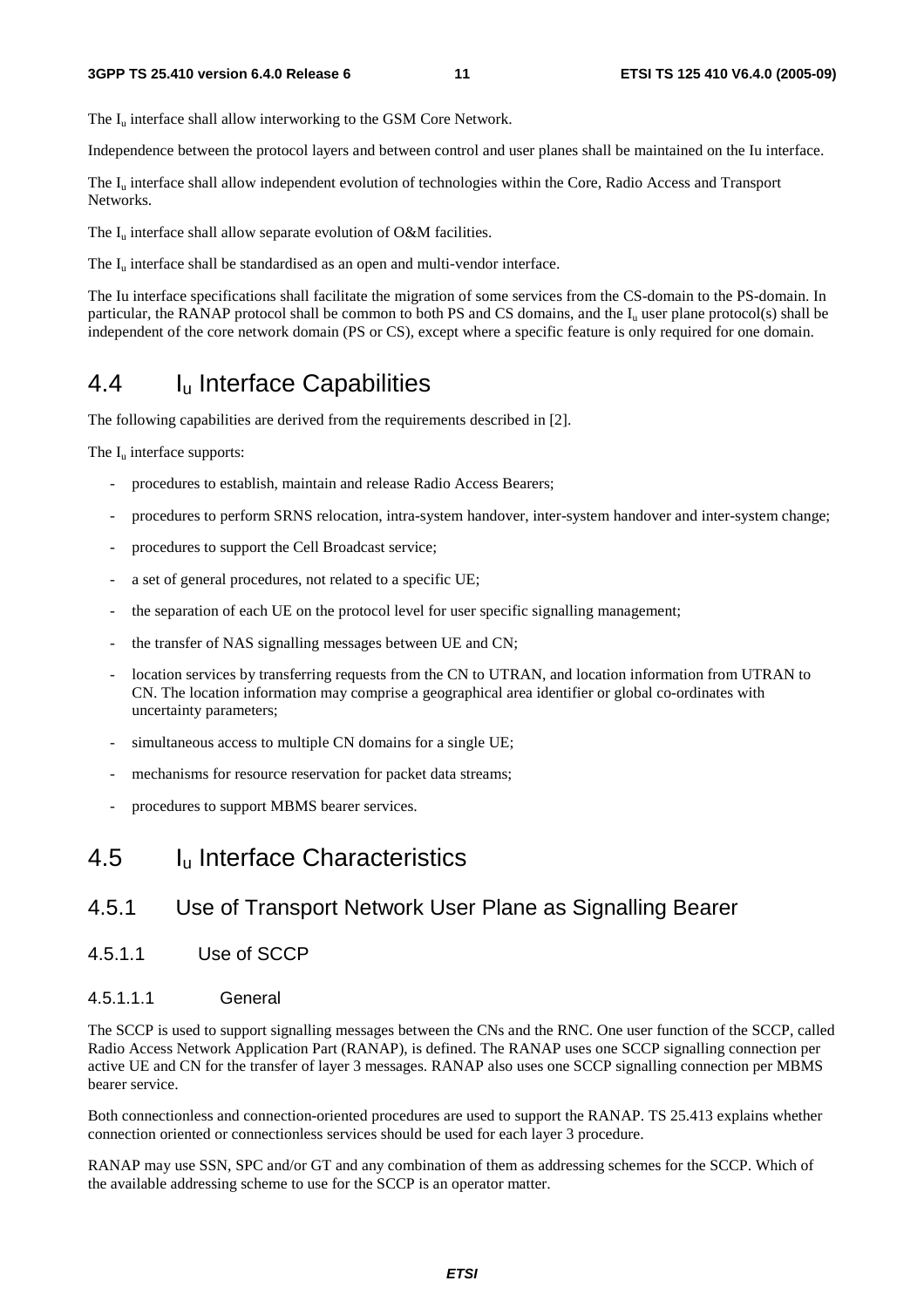#### **3GPP TS 25.410 version 6.4.0 Release 6 12 ETSI TS 125 410 V6.4.0 (2005-09)**

When GT addressing is utilised, the following settings shall be used:

- SSN Indicator  $= 1$  (RANAP SSN as defined in [13] shall always be included).
- Global Title Indicator  $= 0100$  (GT includes translation type, numbering plan, encoding scheme and nature of address indicator).
- Translation Type =  $0000 0000$  (not used).
- Numbering Plan =  $0001$  (E.163/4).
- Nature of Address Indicator = 000 0100 (International Significant Number).
- Encoding Scheme  $= 0001$  or 0010 (BCD, odd or even).
- Routing indicator = 0 or 1 (route on GT or PC/SSN).

When used, the GT shall be the E.164 address of the relevant node.

The following subclauses describe the use of SCCP connections for RANAP transactions. Subclause 4.5.1.2 describes the connection establishment procedures. Subclause 4.5.1.3 describes the connection release procedures. Subclause 4.5.1.4 describes abnormal conditions.

#### 4.5.1.1.2 SCCP Connection Establishment procedure

A new SCCP connection is established when information related to the communication between a UE and the network has to be exchanged between RNC and CN, and no SCCP connection exists between the CN and the RNC involved, for the concerned UE. A new SCCP connection is also established for MBMS service purpose between the RNC and CN.

Various SCCP connection establishment cases have to be distinguished:

- i) RNC Initiated SCCP Signalling Connection for a UE;
- ii) CN Initiated SCCP Signalling Connection for a UE;
- iii) CN Initiated SCCP Signalling Connection for an MBMS Service.

The above cases are the only cases currently identified for SCCP connection establishment. Others may emerge in the future.

#### 4.5.1.1.2.1 Establishment procedure in case i

The SCCP signalling connection establishment is initiated, by the RNC, at the reception of the first layer 3 non access stratum message from the UE.

#### **Initiation**

The RNC sends SCCP CONNECTION REQUEST message to the Core Network. A RANAP message shall be included in the user data field of the SCCP CONNECTION REQUEST message when the RANAP message size is less than or equal to the maximum size of the user data field in the SCCP CONNECTION REQUEST message. When the RANAP message is longer than the maximum size, the user data field shall not be included in the SCCP CONNECTION REQUEST message.

#### **Termination**

- **successful outcome** 
	- The SCCP CONNECTION CONFIRM message, which may optionally contain a connection oriented RANAP message in the user data field, is returned to the RNC.
- **unsuccessful outcome** 
	- If the SCCP signalling connection establishment fails, an SCCP CONNECTION REFUSAL message will be sent back to the RNC. This message may contain a RANAP message in the user data field.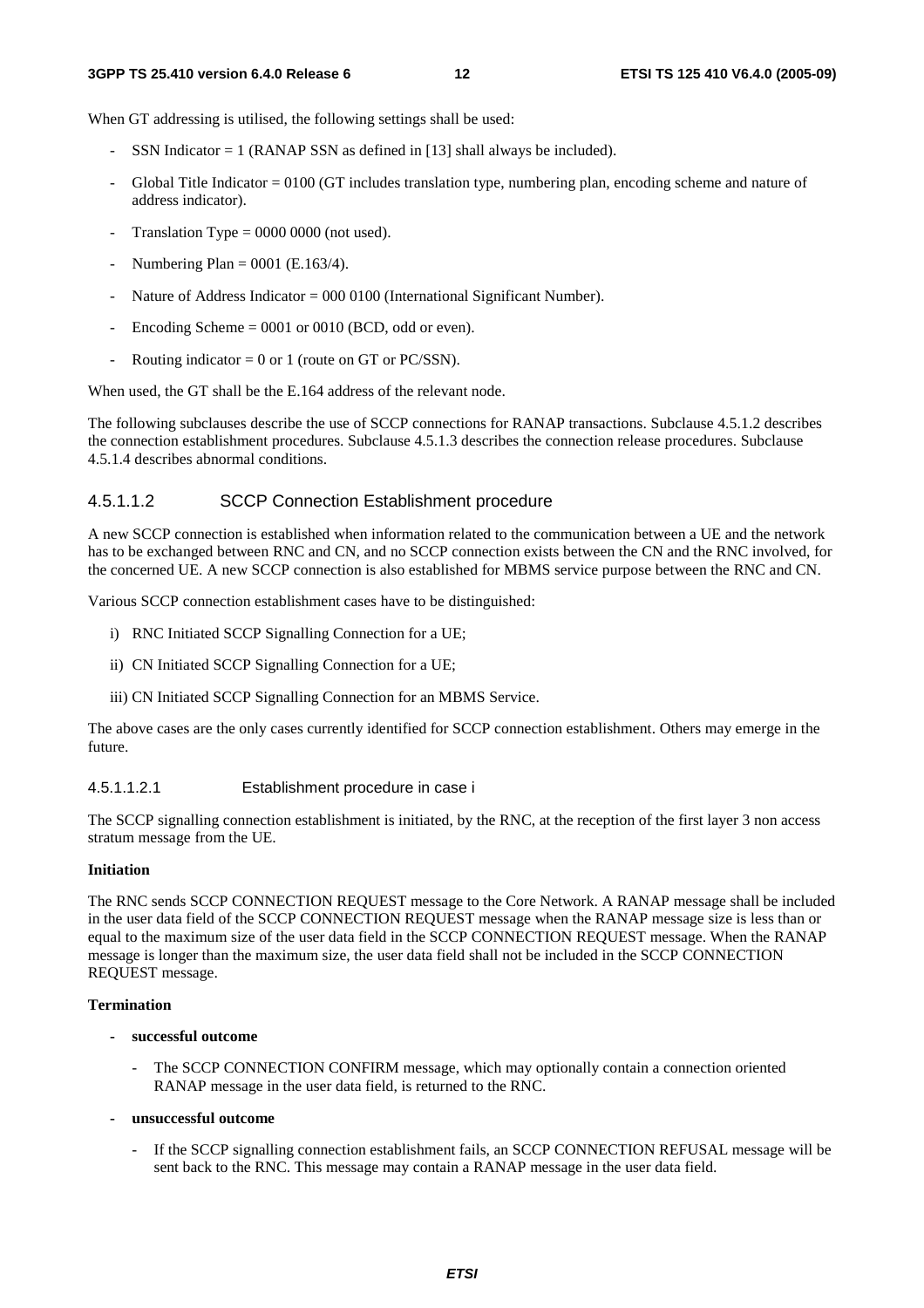#### **3GPP TS 25.410 version 6.4.0 Release 6 13 ETSI TS 125 410 V6.4.0 (2005-09)**

For more information on how the RANAP procedure Initial UE Message is handled, please see the elementary procedure Initial UE Message in TS 25.413 [6].



#### **Figure 4.2: Setting-up of RNC Initiated SCCP Signalling Connection**

#### 4.5.1.1.2.2 Establishment procedure in case ii

The SCCP signalling connection establishment is initiated, by the Core Network, in connection with performing a Relocation.

#### **Initiation**

The Core Network initiates the connection establishment by sending an SCCP CONNECTION REQUEST message to the RNC. Optionally, a RANAP message may be included in the user data field of the SCCP CONNECTION REQUEST message.

#### **Termination**

#### **- successful outcome**

- The SCCP CONNECTION CONFIRM message, which may optionally contain a connection oriented RANAP message in the user data field, is returned to the Core Network.
- **unsuccessful outcome** 
	- If the SCCP signalling connection establishment fails, an SCCP CONNECTION REFUSAL message will be sent back to the Core Network. This message may contain a RANAP message in the user data field.

| <b>RNC</b>                                                                                                                                                        | CΝ |
|-------------------------------------------------------------------------------------------------------------------------------------------------------------------|----|
| CR $\{SSN=RANAP, a1=y, RANAP message or no user data\}$                                                                                                           |    |
| CC $\{a1=x, a2=y, RANAP message or no user data\}$                                                                                                                |    |
| or<br>CREF{a2=y, RANAP message or no user data}                                                                                                                   |    |
| al = source local reference,<br>a2 = destination local reference,<br>$x = SCCP$ connection reference at the RNC,<br>$y = SCCP$ connection reference at the $CN$ . |    |

**Figure 4.3: Setting-up of CN Initiated SCCP Signalling Connection**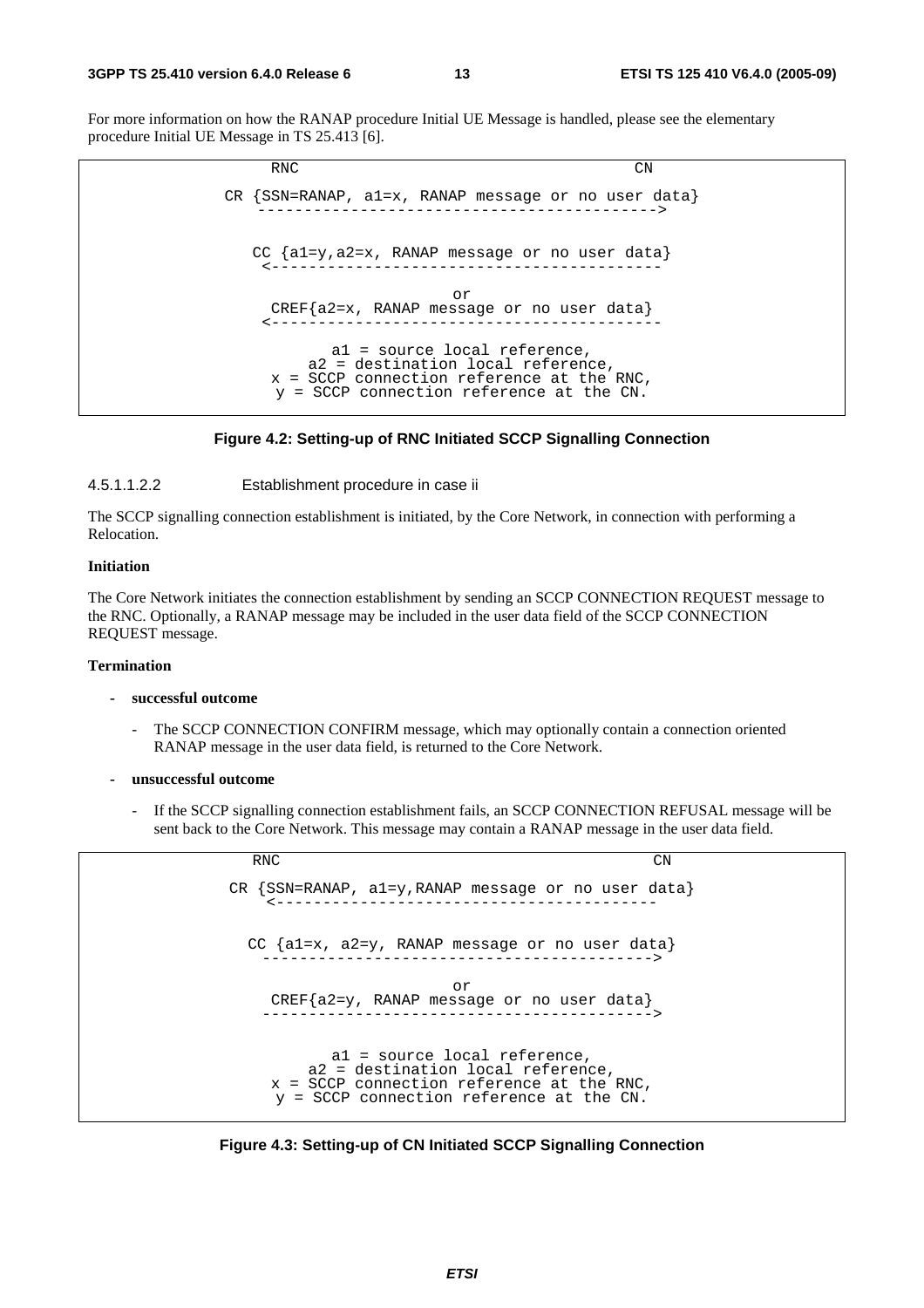#### 4.5.1.1.2.3 Establishment procedure in case iii

The SCCP signalling connection establishment is initiated, by the Core Network, to establish a new SCCP connection between the RNC and the CN for an MBMS service at the start of an MBMS session and when no SCCP connection already exists between the CN and the RNC involved, for the concerned MBMS service.

#### **Initiation**

The Core Network initiates the connection establishment by sending an SCCP CONNECTION REQUEST message to the RNC. Optionally, a RANAP message may be included in the user data field of the SCCP CONNECTION REQUEST message.

#### **Termination**

- **successful outcome** 
	- The SCCP CONNECTION CONFIRM message, which may optionally contain a connection oriented RANAP message in the user data field, is returned to the Core Network.
- **unsuccessful outcome** 
	- If the SCCP signalling connection establishment fails, an SCCP CONNECTION REFUSAL message will be sent back to the Core Network. This message may contain a RANAP message in the user data field.

#### 4.5.1.1.3 SCCP Connection Release procedure

This procedure is always initiated at the Core Network side in normal release case.

An SCCP connection is released when the CN realises that a given signalling connection is no longer required.

The CN sends a SCCP RELEASED message.

The procedure may be initiated at the Core Network side and the RNC side in any abnormal release case.

#### 4.5.1.1.4 General SCCP Abnormal Conditions

If a user-out-of-service information or signalling-point-inaccessible information is received by the RANAP, no new attempt to establish SCCP connections towards the affected point code will be started until the corresponding user-inservice information or signalling-point-accessible information is received.

When a user-out-of-service information or signalling-point-inaccessible is received by the RNC, an optional timer may be started. When the timer expires, all the SCCP connections towards the affected point code will be released. When the user-in-service or signalling-point-accessible is received, the timer is stopped.

If for any reason an SCCP connection is released, the optional timer expires or a connection refusal is received while any of the RANAP procedures are being performed or while a dedicated resource is still allocated, the following actions are taken:

#### **At RNC:**

- Any RNC procedure relating to that connection is abandoned.
- The UTRAN resources allocated to the connection are released.

#### **At Core Network:**

The resources associated with the SCCP connection are cleared as soon as possible.

#### 4.5.1.2 Use of MTP3b

- For a given MSC, the RNC shall be able to access RANAP and ALCAP either under the same MTP3b destination point code, or under different point codes;
- For a given RNC, the MSC shall be able to access RANAP and ALCAP either under the same MTP3b destination point code, or under different point codes.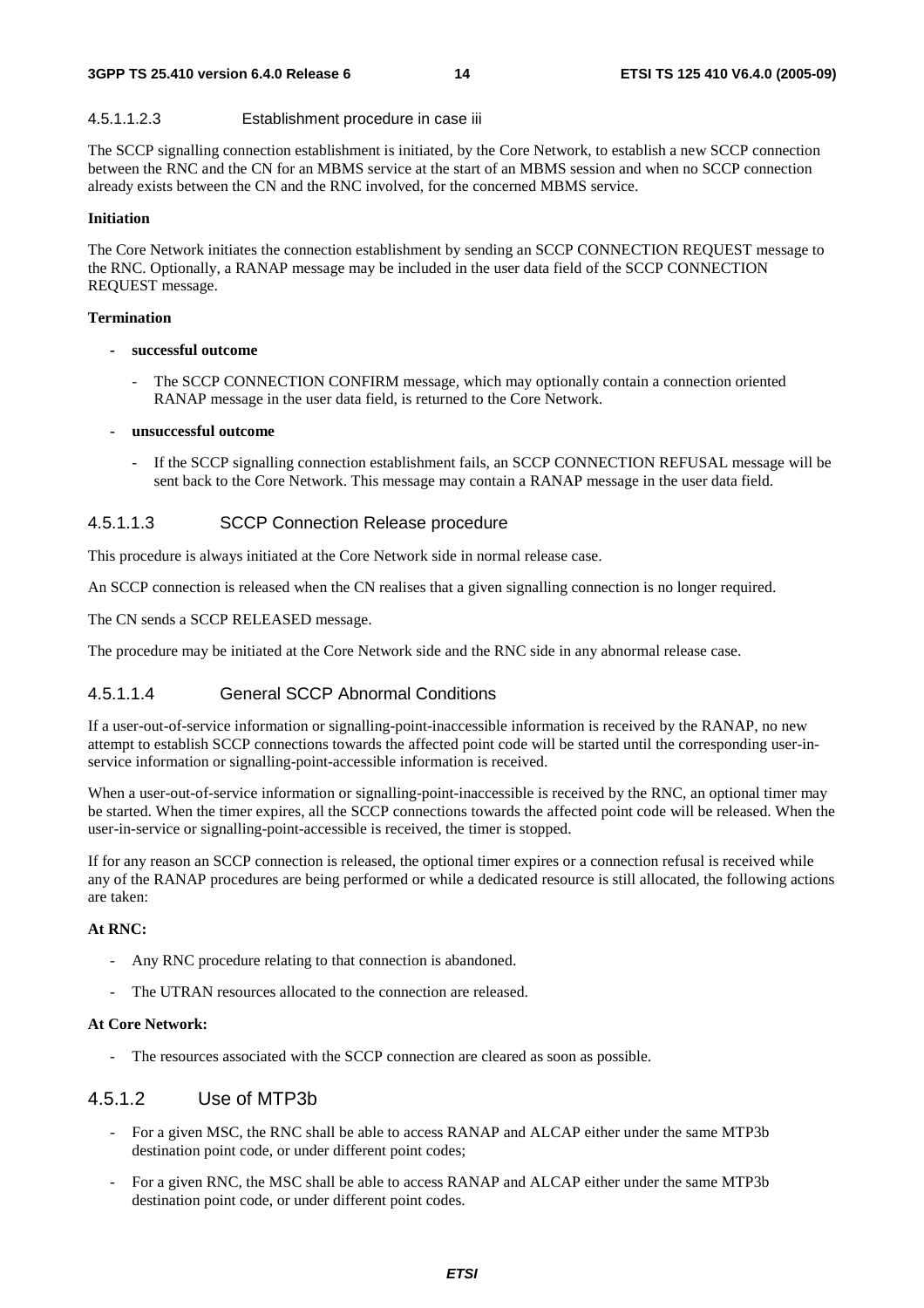#### 4.5.2 Use of Transport Network User Plane as User Data Bearer

#### 4.5.2.1 Use of AAL2

In the ATM transport option AAL2 is used as the user data bearer towards the CS domain.

Q.2630.2 is used as the protocol for dynamically setup AAL-2 connections over Iu towards the CS domain. Q.2630.2 adds new optional capabilities to Q.2630.1.

#### 4.5.2.2 Use of GTP-U

GTP-U is used as the user data bearer towards the PS domain.

RANAP Signalling is used to establish, modify and release the GTP-U tunnels towards the PS domain.

#### 4.5.2.3 Use of RTP

RTP/UDP/IP is used as the user data bearer towards the CS domain in the IP transport option. The use of RTCP [x2] is optional.

RANAP Signalling is used to establish, modify and release RTP sessions towards the CS domain.

#### 4.5.3 Use of Transport Network User Plane on Iu-BC

TCP/IP is used as the bearer for the radio network layer protocol over  $I_u$ -BC.

The TCP connection is normally established by the CN using standard TCP procedures.

A new TCP connection is established by the RNC only when there is information (e.g. failure or restart indications) that needs to be sent from RNC to the CN, and there is no existing TCP connection. The RNC shall establish the connection using standard TCP procedures.

The node that established the connection shall release the TCP connection.

## 5 Functions of the  $I_u$  Interface Protocols & Functional **Split**

### 5.1 General

This subclause defines the functional split between the core network and the UMTS radio access network. In addition, the possible interaction between the functions is defined. The functional split is shown in table 5.1.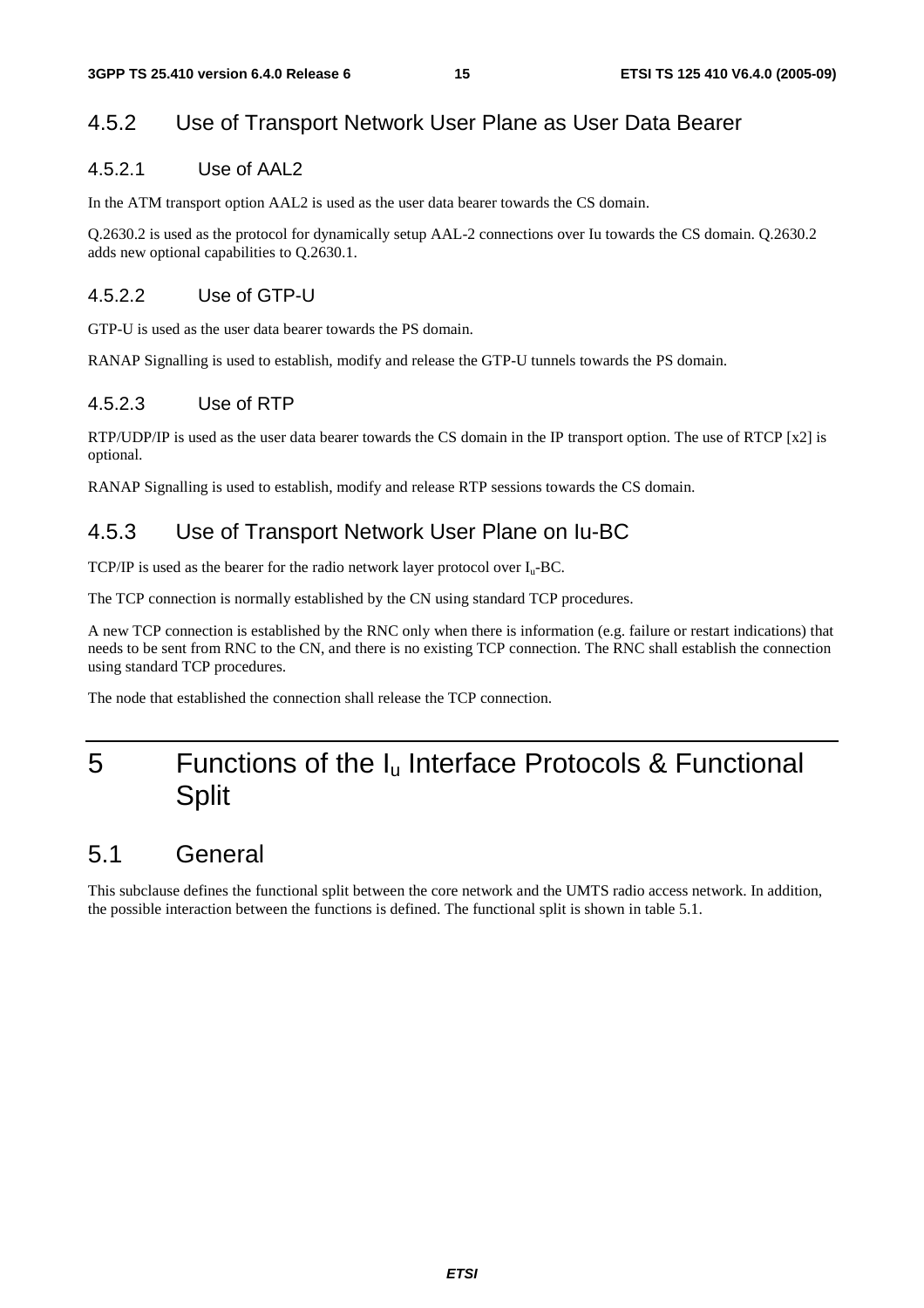| <b>Function</b>                                                                  | <b>UTRAN</b>                        | <b>CN</b>                           |
|----------------------------------------------------------------------------------|-------------------------------------|-------------------------------------|
| <b>RAB management functions:</b>                                                 |                                     |                                     |
| RAB establishment, modification and release                                      |                                     | X                                   |
| RAB characteristics mapping $I_u$ transmission                                   | $\frac{x}{x}$                       |                                     |
| bearers                                                                          |                                     |                                     |
| RAB characteristics mapping Uu bearers                                           | $\frac{\mathsf{X}}{\mathsf{X}}$     |                                     |
| RAB queuing, pre-emption and priority                                            |                                     | X                                   |
|                                                                                  |                                     |                                     |
| <b>Radio Resource Management functions:</b>                                      |                                     |                                     |
| Radio Resource admission control                                                 | Χ                                   |                                     |
| <b>Broadcast Information</b>                                                     | X                                   | х                                   |
| Iu link Management functions:                                                    |                                     |                                     |
| I <sub>u</sub> signalling link management                                        | х                                   | X                                   |
| ATM VC management                                                                | $\overline{\mathsf{x}}$             | $\overline{\mathsf{x}}$             |
| AAL2 establish and release                                                       | $\frac{\overline{x}}{\overline{x}}$ | $\frac{\overline{x}}{\overline{x}}$ |
| AAL5 management                                                                  |                                     |                                     |
| GTP-U Tunnels management                                                         | $\overline{\mathsf{x}}$             | $\overline{\mathsf{x}}$             |
| <b>TCP Management</b>                                                            | $\overline{\mathsf{x}}$             | X                                   |
| <b>Buffer Management</b>                                                         | X                                   |                                     |
|                                                                                  |                                     |                                     |
| Iu U-plane (RNL) Management:<br>I <sub>u</sub> U-plane frame protocol management |                                     | х                                   |
|                                                                                  | X                                   |                                     |
| I <sub>u</sub> U-plane frame protocol initialization                             |                                     |                                     |
| <b>Mobility management functions:</b>                                            |                                     |                                     |
| Location information reporting                                                   | х                                   | х                                   |
| <b>Handover and Relocation</b>                                                   |                                     |                                     |
| Inter RNC hard HO, lur not used or not available                                 | Χ                                   | Χ                                   |
| Serving RNS Relocation (intra/inter MSC)                                         | $\overline{\mathsf{x}}$             | $\overline{\mathsf{x}}$             |
| Inter system hard HO (UMTS-GSM)                                                  | X                                   | $\overline{\mathsf{x}}$             |
| Inter system Change (UMTS-GSM)                                                   | X                                   | $\overline{\mathsf{x}}$             |
| Paging Triggering                                                                |                                     | $\overline{\mathsf{x}}$             |
| <b>GERAN System Information Retrieval</b>                                        | Χ                                   | $\overline{\mathsf{x}}$             |
| <b>Security Functions:</b>                                                       |                                     |                                     |
| Data confidentiality                                                             |                                     |                                     |
| Radio interface ciphering                                                        | Х                                   |                                     |
| Ciphering key management                                                         |                                     | Χ                                   |
| User identity confidentiality                                                    | х                                   | X                                   |
| Data integrity                                                                   |                                     |                                     |
| Integrity checking                                                               | Χ                                   |                                     |
| Integrity key management                                                         |                                     | Χ                                   |
| <b>Service and Network Access functions:</b>                                     |                                     |                                     |
| CN Signalling data                                                               | Χ                                   | Χ                                   |
| Data Volume Reporting                                                            | $\overline{\mathsf{x}}$             |                                     |
| <b>UE Tracing</b>                                                                | X                                   | х                                   |
| Location reporting                                                               | X                                   | X                                   |
|                                                                                  |                                     |                                     |
| I <sub>u</sub> Co-ordination functions:                                          |                                     |                                     |
| Paging co-ordination                                                             | х                                   | Χ                                   |
| <b>NAS Node Selection Function</b>                                               | X                                   |                                     |
| <b>MOCN Rerouting Function</b>                                                   | $\overline{\mathsf{x}}$             | Χ                                   |
| <b>MBMS</b> functions                                                            | х                                   | х                                   |
| <b>MBMS RAB Management</b>                                                       | $\overline{\mathsf{x}}$             | $\overline{\mathsf{x}}$             |
| <b>MBMS UE Linking Function</b>                                                  | X                                   | X                                   |
| <b>MBMS Registration Control Function</b>                                        | Χ                                   | Χ                                   |
| <b>MBMS Enquiry Function</b>                                                     | $\overline{\mathsf{x}}$             | $\overline{\mathsf{x}}$             |

#### **Table 5.1: Iu interface functional split**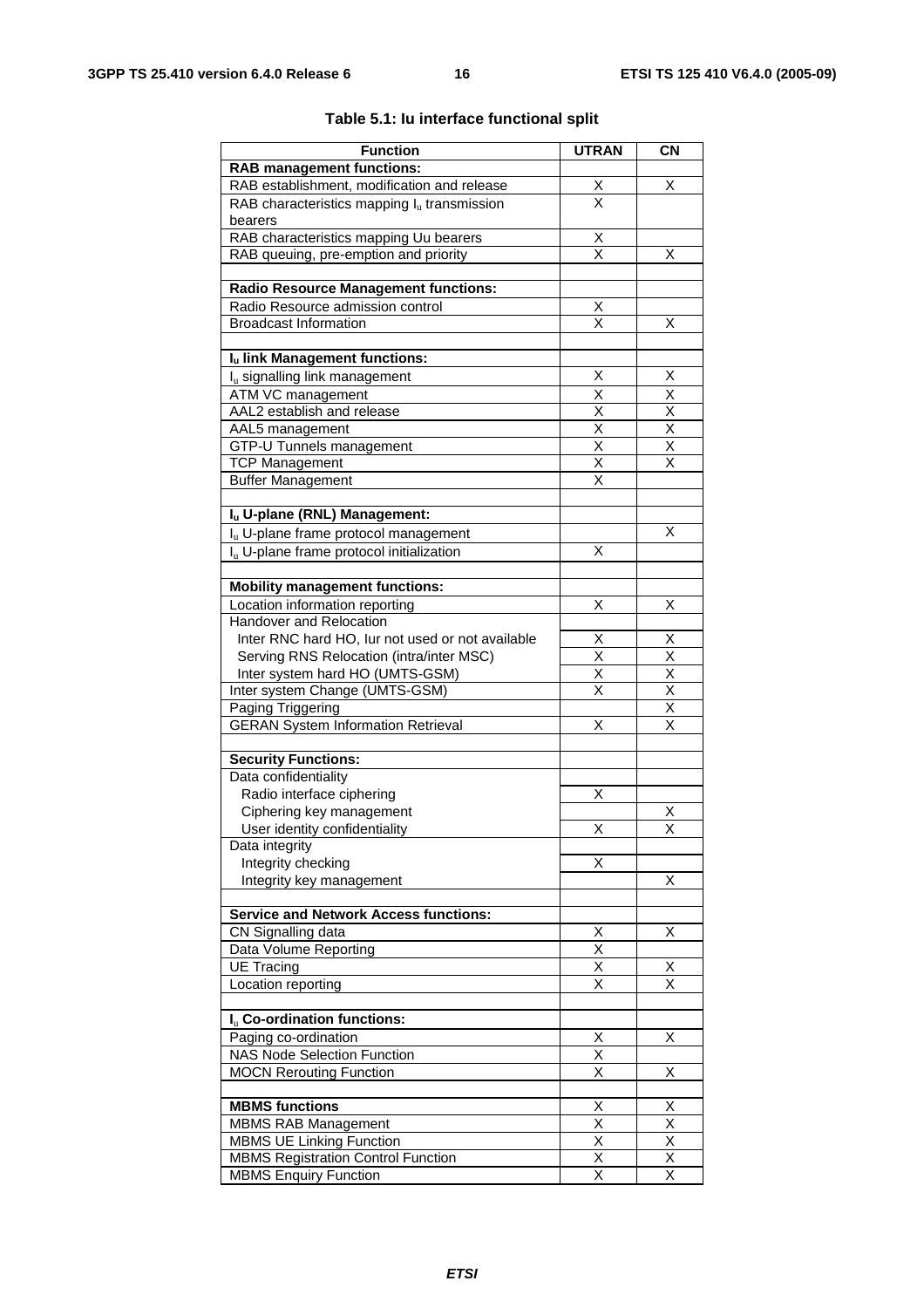## 5.2 RAB management Functions

#### 5.2.1 RAB establishment, modification and release function

The RAB, Radio Access Bearer, is defined to be set-up between UE and CN. Depending on subscription, service, requested QoS etc. different types of RABs will be used. It is the CN that controls towards the UTRAN the establishment, modification or release of a RAB. Furthermore, the CN selects the type of the transport bearer, i.e. ATM or IP.

The RAB identity is allocated by CN by mapping the value for the NAS Binding information (from the actual protocol IE for the respective CN domain) to the RAB ID as specified in [3]. The RAB identity is globally significant on both the radio bearer and on the Iu bearer for a given UE in a particular CN domain.

RAB establishment, modification and release is a CN initiated function.

RAB establishment, modification and release is a UTRAN executed function.

RAB release request is a UTRAN initiated function, triggered when UTRAN e.g. fails to keep the RAB established with the UE.

### 5.2.2 RAB characteristics mapping to Uu bearers function

The RAB characteristics mapping function is used to map the radio access bearers to the Uu bearers. The mapping is performed during the establishment of the RAB. UTRAN shall perform the mapping between the bearers.

RAB mapping to Uu transmission bearers is a UTRAN function.

#### 5.2.3 RAB characteristics mapping to Iu transport bearers

The RAB characteristics mapping function is used to map the radio access bearers to the Iu interface transport bearers. The mapping is performed during the establishment of the RAB.

UTRAN shall perform this mapping between the bearers if AAL2 is used, since it is the UTRAN that establishes the AAL2 connections.

In case of RAB towards the PS domain, UTRAN shall perform the mapping between the radio access bearers and the IP layer.

RAB characteristics mapping to Iu transport bearers is a UTRAN function.

#### 5.2.4 RAB queuing, pre-emption and priority function

The allocation/retention priority level of a RAB is determined by the CN based on e.g. subscription information, QoS information etc. Accordingly, the CN shall request RAB establishment or modification with an indication of the priority level and the pre-emption capability of that RAB and the queuing vulnerability. Queuing and resource pre-emption shall be performed by UTRAN accordingly.

RAB queuing, pre-emption and allocation/retention priority handling is a UTRAN controlled function.

RAB queuing, pre-emption and allocation/retention priority setting is a CN function.

#### 5.3 Radio Resource Management over Iu

#### 5.3.1 Radio resource admission control

When UTRAN receives a request to establish or modify a radio access bearer from the CN, the current radio resource situation is analysed and the admission control either accepts or rejects the request. This is called "Radio resource admission control" and is handled by the UTRAN. If the request is queued, it is handled by the RAB queuing, preemption and priority function.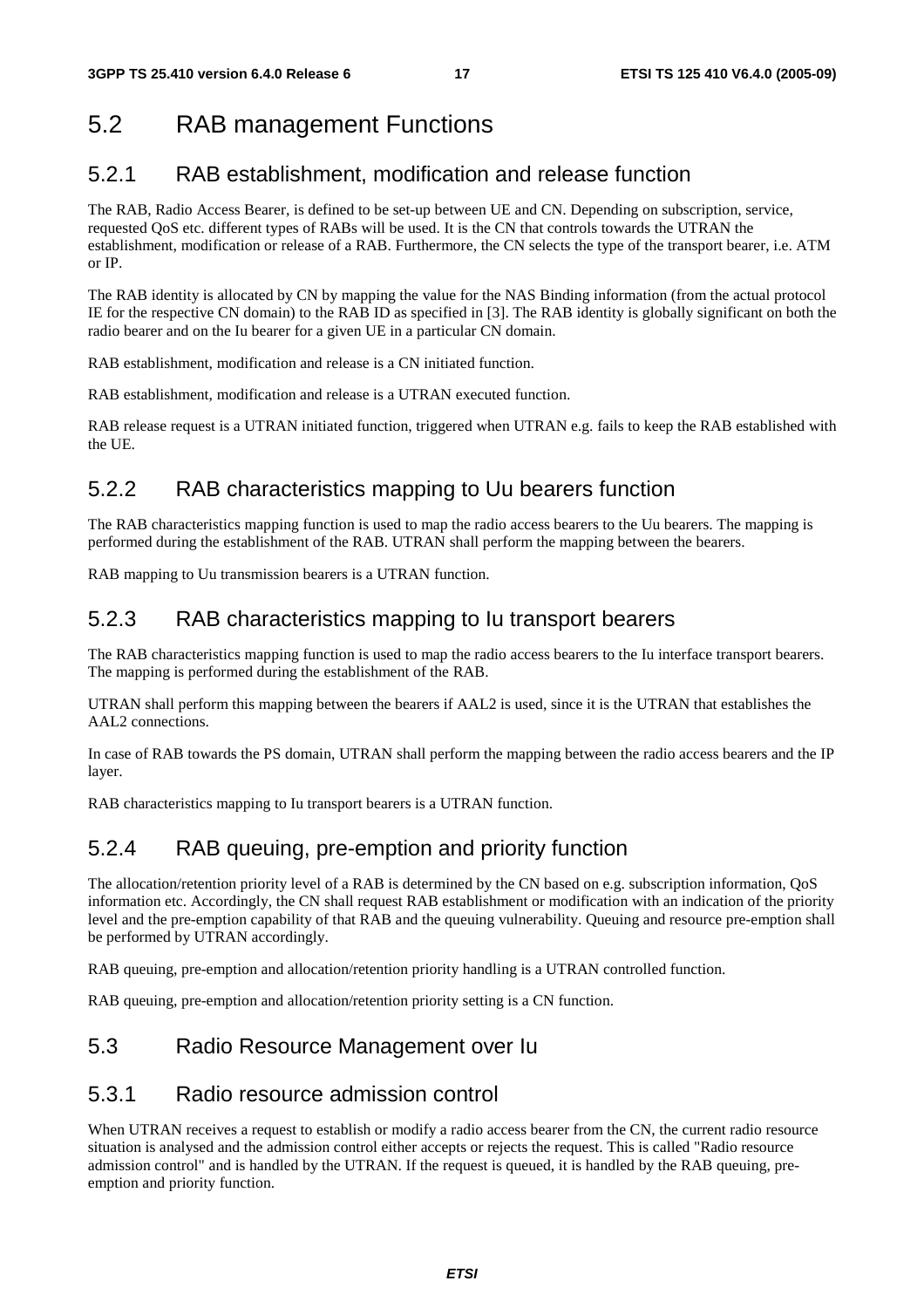#### 5.3.2 Broadcast information management

This function consists in the broadcast from network toward UE of some information in the coverage area of the whole network or different parts of the network.

There are two kinds of Broadcast information management. UTRAN broadcast information, and Cell Broadcast information management. All UTRAN broadcast information management shall be handled locally within UTRAN. All Cell Broadcast information is controlled by CN and executed by UTRAN.

## 5.4 I<sub>u</sub> link Management functions

### 5.4.1 **I**<sub>u</sub> Signalling Link Management function

The I<sub>u</sub> signalling link management function provides a reliable transfer of the radio network signalling between UTRAN and CN. Both CN and UTRAN manage the function.

This function is in particular responsible for Iu signalling connection establishment, which can be established either by the CN or the RNC and for  $I_u$  signalling connection release, which is controlled by CN possibly upon UTRAN request.

#### 5.4.2 ATM Virtual Connection Management function

This function refers to handling of ATM Virtual Connections (VCs) between CN and UTRAN.

This function shall be used to establish, maintain and release the ATM VCs. For permanent VCs, it is regarded to be an O&M function.

This function also includes the selection of a Virtual Circuit to be used for a particular RAB. The selection of ATM VC upon an Iu radio access bearer service request, shall be done by UTRAN. The selected VC shall fulfil the requirements of the request. The VC may consist of several sublinks: such as SCCP connections, AAL2 connections or IP flows.

### 5.4.3 AAL2 connection establish and release function

This function is used to establish and release the AAL type 2 connections between CN and UTRAN upon an Iu radio access bearer service request. Both UTRAN and CN are taking part in the establishment of AAL2 connection. UTRAN shall initiate both establishment and release of AAL2 connections. In abnormal cases, the CN may also initiate release of AAL2 connections. The use of AAL2 for Iu transmission bearers depends on type of CN.

#### 5.4.4 AAL5 management function

AAL5 connections between CN and UTRAN shall be pre-configured at system initialisation. Basic configuration is PVCs. For user data, SVC is possible.

The AAL5 management is a function handled by both the CN and the UTRAN.

#### 5.4.5 GTP-U tunnels management function

This function is used to establish and release GTP-U tunnels between CN and UTRAN upon a radio access bearer service request. This involves assigning a tunnel identifier for each direction and the creation of a context containing the tunnel information. The tunnel identifier for the downlink is allocated by the UTRAN, and the tunnel identifier for the uplink is allocated by the CN. Both CN and UTRAN should maintain the context. The use of GTP-U for I<sub>u</sub> transport bearers depends on type of CN.

#### 5.4.6 TCP Management Function

This function is used to establish and release the TCP connections between CN and UTRAN over Iu-BC.

The TCP management function exists in both UTRAN and CN.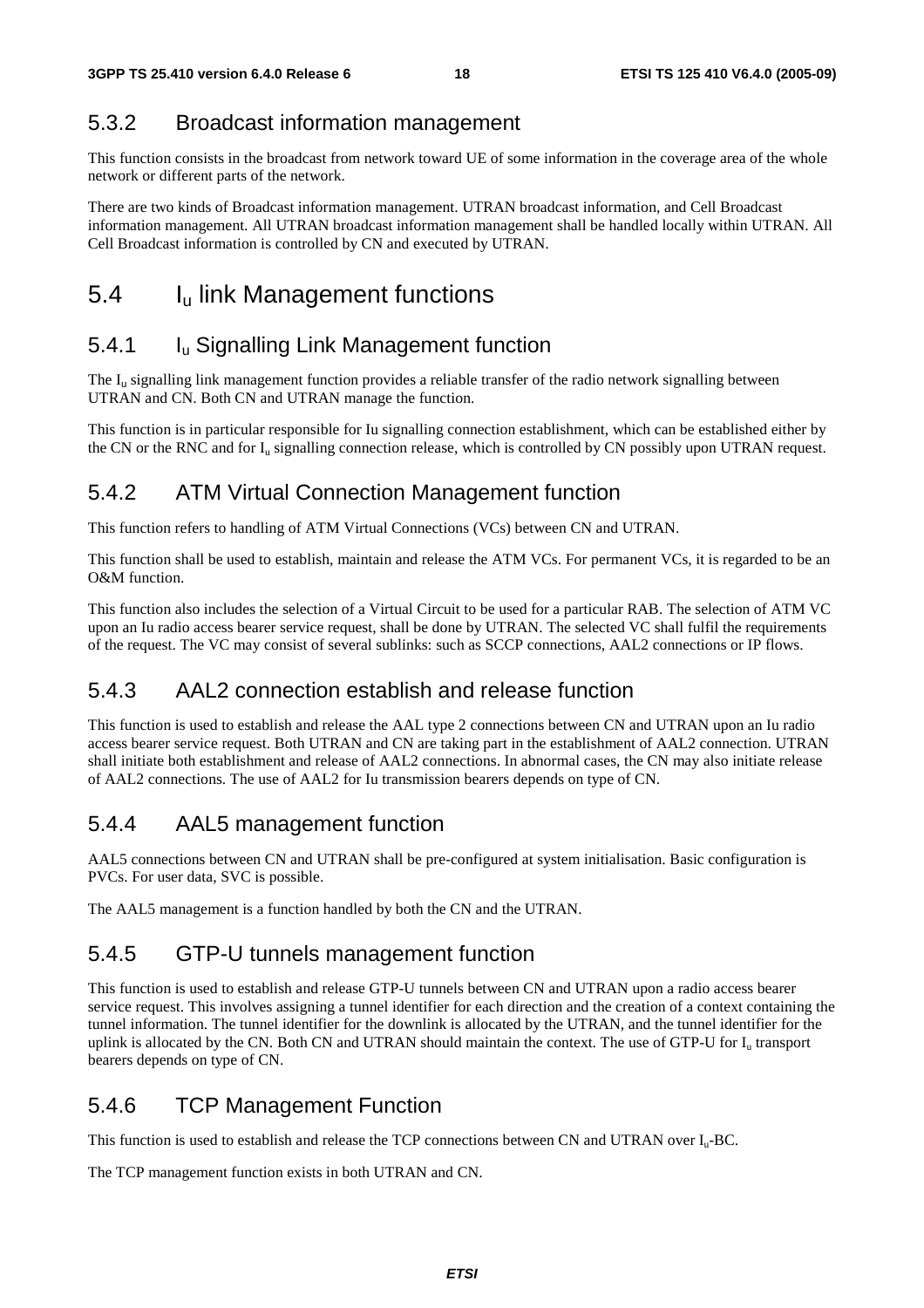### 5.4.7 Buffer Management

Congestion control shall be performed over the Iu user plane using buffer management and no flow control.

This function includes buffers to store received packet data units that at reception can not be processed due to e.g. congestion. In UTRAN, there must be a buffer management function handling received packets from the peer CN node.

The used mechanism is not in the scope of the present document and not relevant to be standardised.

Buffer management is a UTRAN function.

### 5.4.8 RTP Session Management Function

This function is used to establish and release RTP sessions between CN and UTRAN upon a radio access bearer service request. This involves assigning a RTP session identifier for each direction and the creation of a context containing the RTP session information. The RTP session identifier for the downlink is allocated by the UTRAN, and the RTP session identifier for the uplink is allocated by the CN. Both CN and UTRAN should maintain the RTP session context. The use of RTP for Iu transport bearers depends on type of CN.

## 5.5 Iu U-plane (RNL) Management Functions

### 5.5.1 Iu U-plane frame protocol mode selection function

The  $I_{\rm u}$  UP in the Radio Network Layer provides modes of operation that can be activated on RAB basis. For a given RAB, the  $I_{\rm u}$  UP operates either in a Transparent or in Support mode.  $I_{\rm u}$  U-plane frame protocol mode is selected by the CN. A set of appropriate U-plane version(s) is indicated within RANAP. The final U-plane version is selected during the Iu UP initiation procedure among the indicated version(s).

This function is a CN function.

#### 5.5.2 Iu U-plane frame protocol initialisation

 $I_{u}$  U-plane frame protocol is initialised by the UTRAN. In certain cases, as described in [15], the  $I_{u}$  U-plane frame protocol may be initialised by the CN.

### 5.6 Mobility Management Functions

#### 5.6.1 Location information update function

Some functionality within the CN, needs information about the present location of an active UE, i.e. a UE with established signalling connection. The Location information update function is used to transfer this information from the UTRAN to the CN. It is the UTRAN responsibility to send this information initially at the signalling connection establishment for a UE and at any change of the UE location as long as the signalling connection exists. For this function, the location information shall be at Location and Routing Area level.

#### 5.6.2 Handover and Relocation functions

#### 5.6.2.1 Inter RNC hard HO function, Iur not used or not available

This functionality includes procedures for handover from one RNC to another RNC when Iur interface is not used or is not available, i.e. soft handover is not possible. The connection is switched in the CN, so both UTRAN and CN are involved. Both intra and inter CN entity cases are applicable. This functionality includes also the moving of the Serving RNS functionality from one RNC to another RNC.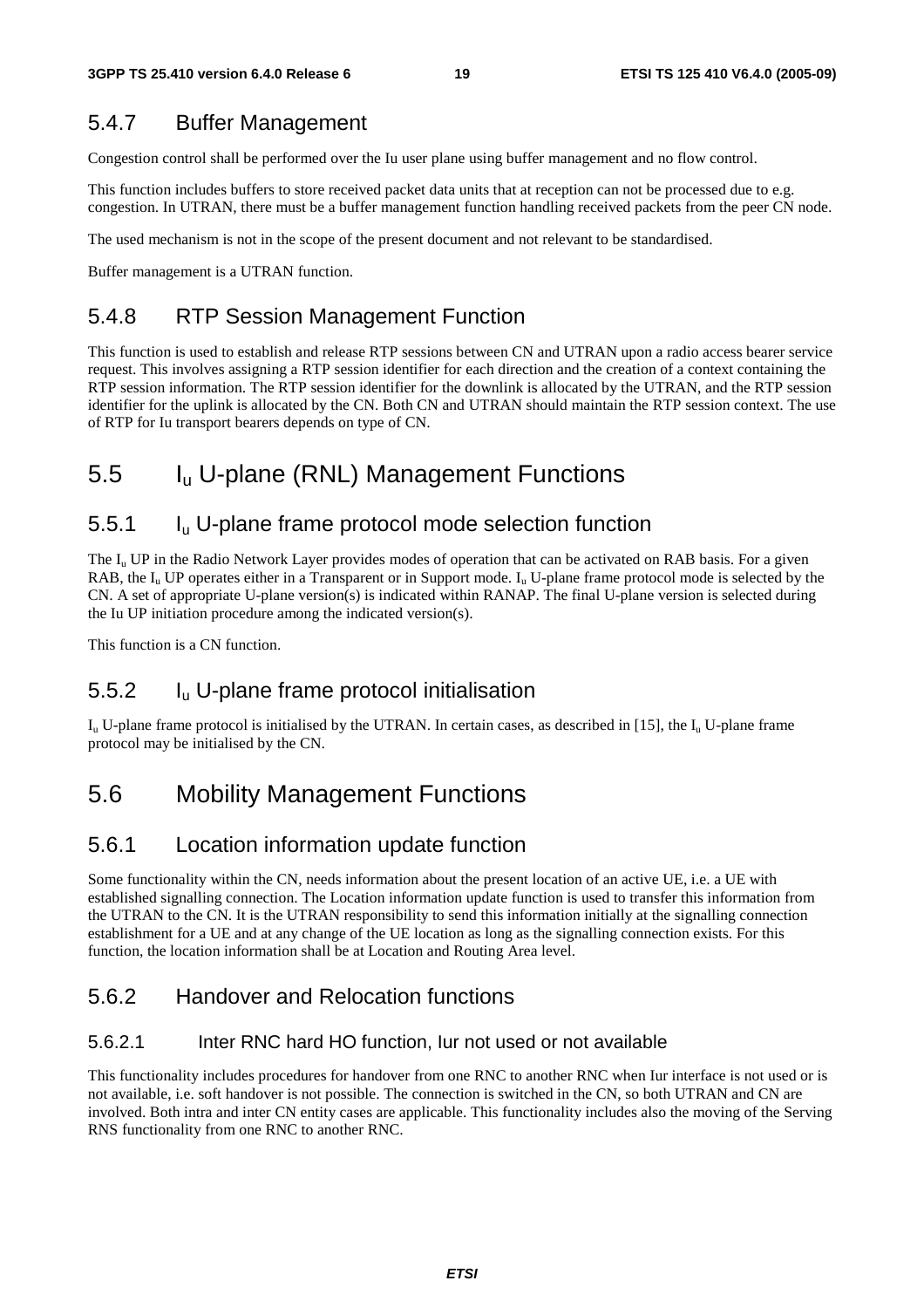#### 5.6.2.2 Serving RNS Relocation function

This functionality allows moving the Serving RNS functionality from one RNC to another RNC, e.g. closer to where the UE has moved during the communication. The Serving RNS Relocation procedure may be applied when active cell management functionality has created a suitable situation for it. Both UTRAN and CN are involved.

#### 5.6.2.3 Inter system Handover (e.g. UMTS-GSM) function

Inter system handover is performed when a mobile hands over between cells belonging to different systems such as GSM and UMTS. For intersystem handover between UMTS and GSM, the GSM procedures are used within the GSM network. Both UTRAN and CN are involved.

NOTE: The GSM BSSMAP procedures are outside the scope of the present document.

### 5.6.2A Inter System Change (e.g. UMTS-GSM) function

Inter system change is performed when a GPRS attached mobile moves from cells belonging to different systems such as GSM and UMTS. For intersystem change between UMTS and GSM, the GPRS procedures are used within the GPRS network. Both UTRAN and CN are involved.

### 5.6.3 Paging Triggering

The Core Network shall, when considered necessary, trigger the Location/Routing/RNC Area paging in the UTRAN system.

#### 5.6.4 Shared Networks Access Control

The Shared Networks Access Control function allows the CN to request the UTRAN to apply UE specific access control to the UTRAN and the neighbouring networks on a PLMN or an SNA basis. The Shared Networks Access Control function is further described in [1].

#### 5.6.5 GERAN System Information Retrieval

In order to provide the UE with system information related to NACC towards a GERAN system - to be used as an optimisation - the GERAN System Information Retrieval function allows the source system to request GERAN (via CN) to provide this system information. The request and subsequent transfer of the GERAN System Information is performed transparently with the RIM function. The RIM function is further described in [1]

### 5.7 Security Functions

#### 5.7.1 Data Confidentiality

#### 5.7.1.1 Radio interface ciphering function

The radio interface shall be ciphered upon request of the Core Network. Both Signalling and user data may be subject to ciphering. The ciphering shall be done within UTRAN.

#### 5.7.1.2 Ciphering key management function

The ciphering key and the permitted algorithm shall be supplied by the CN. UTRAN selects the used algorithm.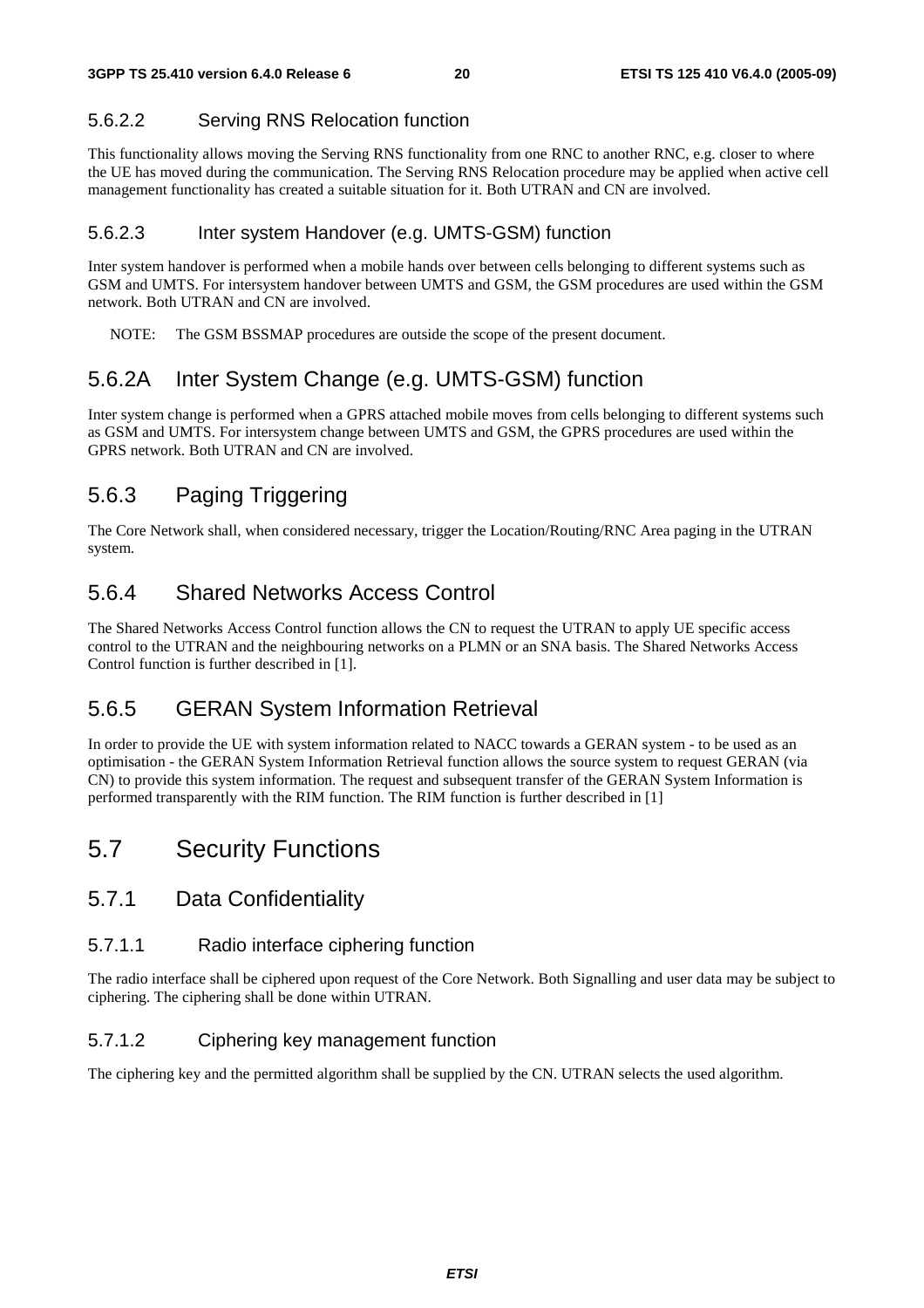#### 5.7.2 Data integrity

#### 5.7.2.1 Integrity checking

The purpose of the integrity check is to make sure that the signalling continues between the same elements as by authentication. The integrity check shall be done within the UTRAN.

#### 5.7.2.2 Integrity key management

The integrity key and the permitted algorithm shall be supplied by the CN. UTRAN selects the used algorithm.

### 5.8 Service and Network Access Functions

#### 5.8.1 Core Network signalling data transfer function

The NAS CN signalling data such as Call Control (CC), Session Management (SM), Mobility Management (MM), Short Message Services Point to Point and Supplementary Services (SS) shall be transparently conveyed between the CN and the UE. Over the Iu interface, the same Iu interface channel that is used for the UTRAN-CN signalling shall be used.

#### 5.8.2 Data Volume Reporting

The data volume reporting function is used to report the volume of unacknowledged data to the CN. The function shall be in the UTRAN and is triggered from the CN.

#### 5.8.3 UE Tracing

This feature allows tracing of various events related to the UE and its activities. This is an O&M functionality.

#### 5.8.4 Location reporting function

The positioning function performs the determination of the geographical position for an UE. The location reporting function transfers the positioning information between the UTRAN and the CN according to CN commands. This function involves UTRAN and CN.

### 5.9 Co-ordination Functions

#### 5.9.1 Paging Co-ordination function

The two CN domain architecture implies need for a page co-ordination, i.e. handling of page triggered by one CN node when UE has a signalling connection to the other CN node. The paging co-ordination is performed by UTRAN and/or optionally by CN. The Common ID is used for UTRAN paging co-ordination. The CN provides the UTRAN with the Common ID.

The paging co-ordination is a UTRAN function. Optionally the paging co-ordination may be performed in the CN.

### 5.9.2 NAS Node Selection Function

The optional NAS Node Selection Function enables the RNC to initially assign CN resources to serve a UE and subsequently setup a signalling connection to the assigned CN resource.

The method by which the RNC initially assigns CN resources is implementation dependent.

The NNSF is described in detail in [25].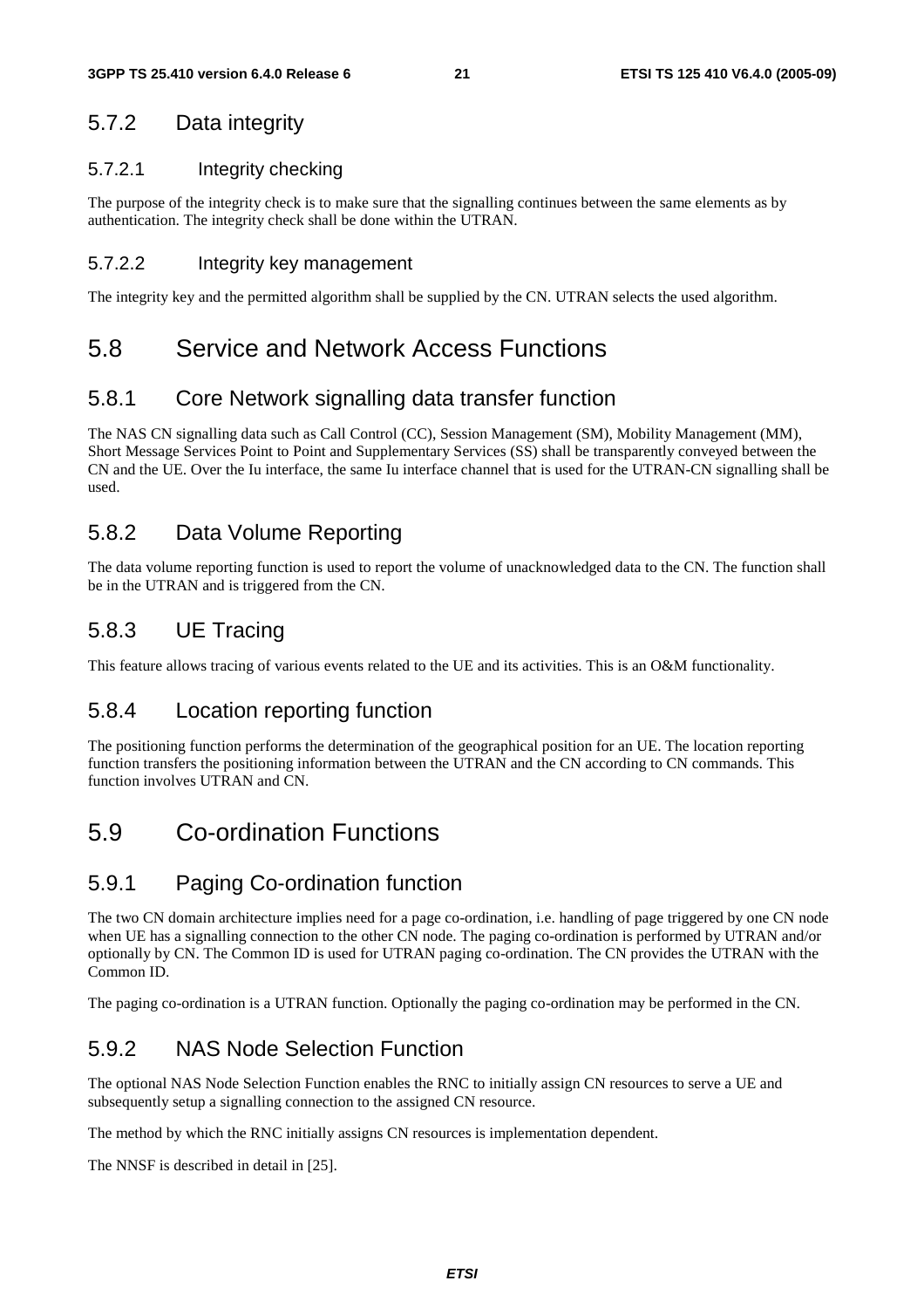### 5.9.3 Information Transfer Function

The Information Transfer function allows configuration data to be passed from the CN to the RNC upon CN trigger. This function is operated in acknowledged mode. It should be used by the CN to maintain alignment between the data as configured in the CN and the configuration data provided to the UTRAN. This may be used e.g. to coordinate the SNA geographical definition (LA to SNA mapping) between CN and UTRAN in order to apply access control on an SNA basis.

#### 5.9.4 MOCN Rerouting Function

Rerouting is a mechanism used as part of the assignment of CN operator in shared networks with MOCN configuration for network sharing non-supporting UEs when they perform initial attach /registration. In this case RNC may not know towards which CN to route the initial UE request message and the latter may be rerouted to another CN via RNC.

The MOCN Rerouting Function is described in detail in [26].

### 5.10 MBMS Functions

#### 5.10.1 MBMS RAB Management functions

The MBMS RAB, Radio Access Bearer, is defined to be set-up between the CN and one or several UEs for MBMS. Depending on the MBMS service characteristics, different types of MBMS RABs will be used. It is the CN that controls towards the UTRAN the establishment, update or release of an MBMS RAB. The MBMS RAB is defined for the PS domain only.

### 5.10.2 MBMS UE Linking Function

This function provides the RNC with the list of MBMS services that a given UE, with existing dedicated Iu-PS signalling connection, has 'joined' or has 'left' [27].

#### 5.10.3 MBMS Registration Control Function

This function allows the RNC to either register or deregister to the PS core network domain for a specific MBMS bearer service so that it is notified whenever a session of this service starts.

It also allows the CN to inform the RNC that a given MBMS bearer service is no longer available.

#### 5.10.4 MBMS Enquiry Function

This function allows the RNC to request to the SGSN the list of MBMS bearer services that a given UE has 'joined' [27] or the IP Multicast Address and APN defined in [27] which correspond to a given MBMS bearer service.

## 6 Iu Interface Protocol Structure

### 6.1 General

The Radio Network signalling over Iu consists of the Radio Access Network Application Part (RANAP). The RANAP protocol consists of mechanisms to handle all procedures between the CN and UTRAN. It is also capable of conveying messages transparently between the CN and the UE without interpretation or processing by the UTRAN.

Over the  $I_u$  interface the RANAP protocol is, e.g. used for:

- Facilitate a set of general UTRAN procedures from the Core Network such as paging -notification as defined by the notification SAP in [3].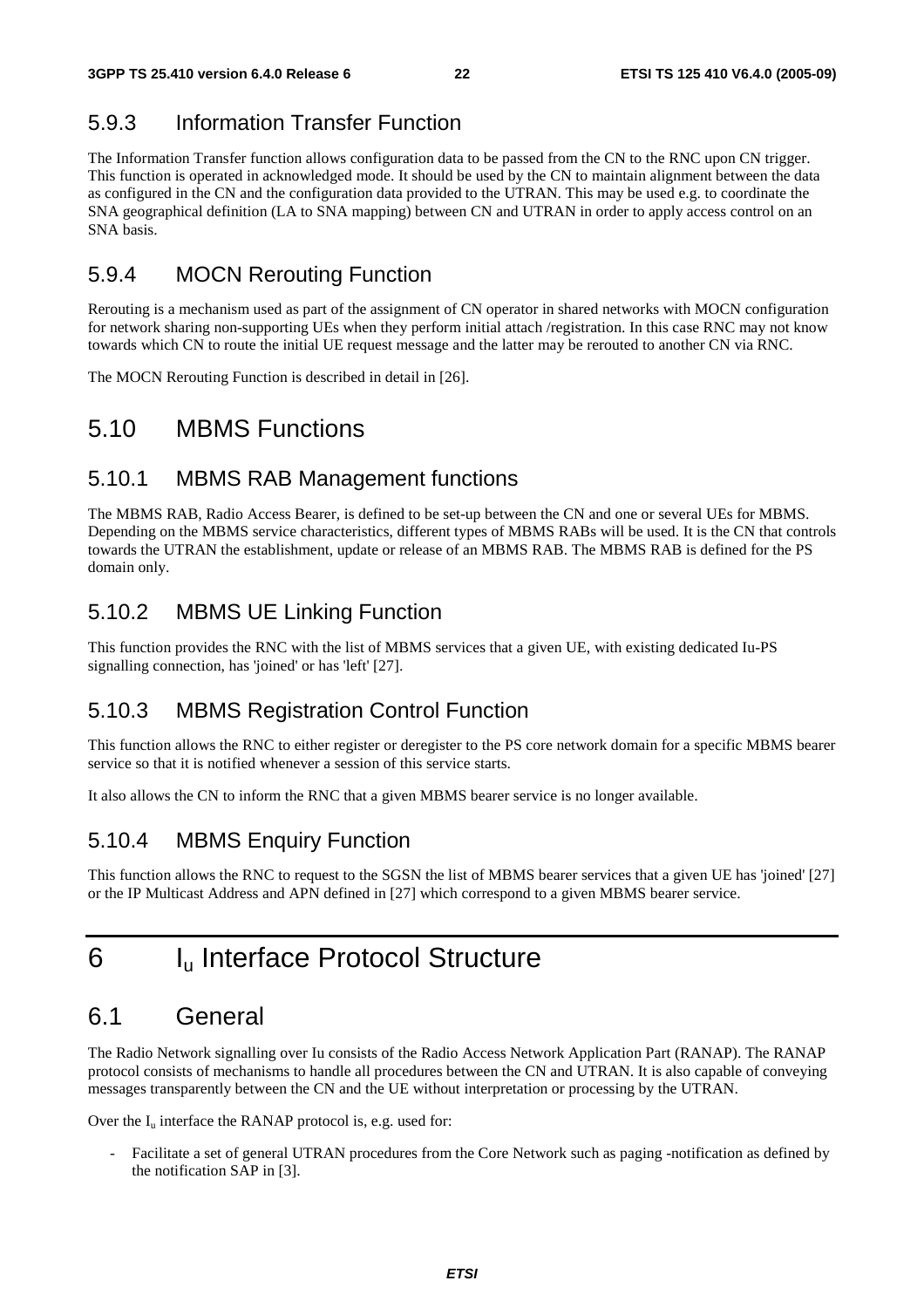- Separate each User Equipment (UE) on the protocol level for mobile specific signalling management as defined by the dedicated SAP in [3].
- Transfer of transparent non-access signalling as defined in the dedicated SAP in [3].
- Request of various types of UTRAN Radio Access Bearers through the dedicated SAP in [3].
- Perform the SRNS Relocation function.
- Perform the various MBMS procedures.

The Radio Access Bearers are provided by the Access Stratum.

Over Iu-BC, a datagram mechanism is used, so there is no clear separation of control and user planes, and the SABP protocol is used for data transfer and signalling.

### 6.2 Iu-CS

Figure 6.1 shows the protocol structure for  $I_u$ -CS, following the structure described in [1].



\*) RTCP is optional.

**Figure 6.1: Iu –Interface Protocol Structure towards CS Domain**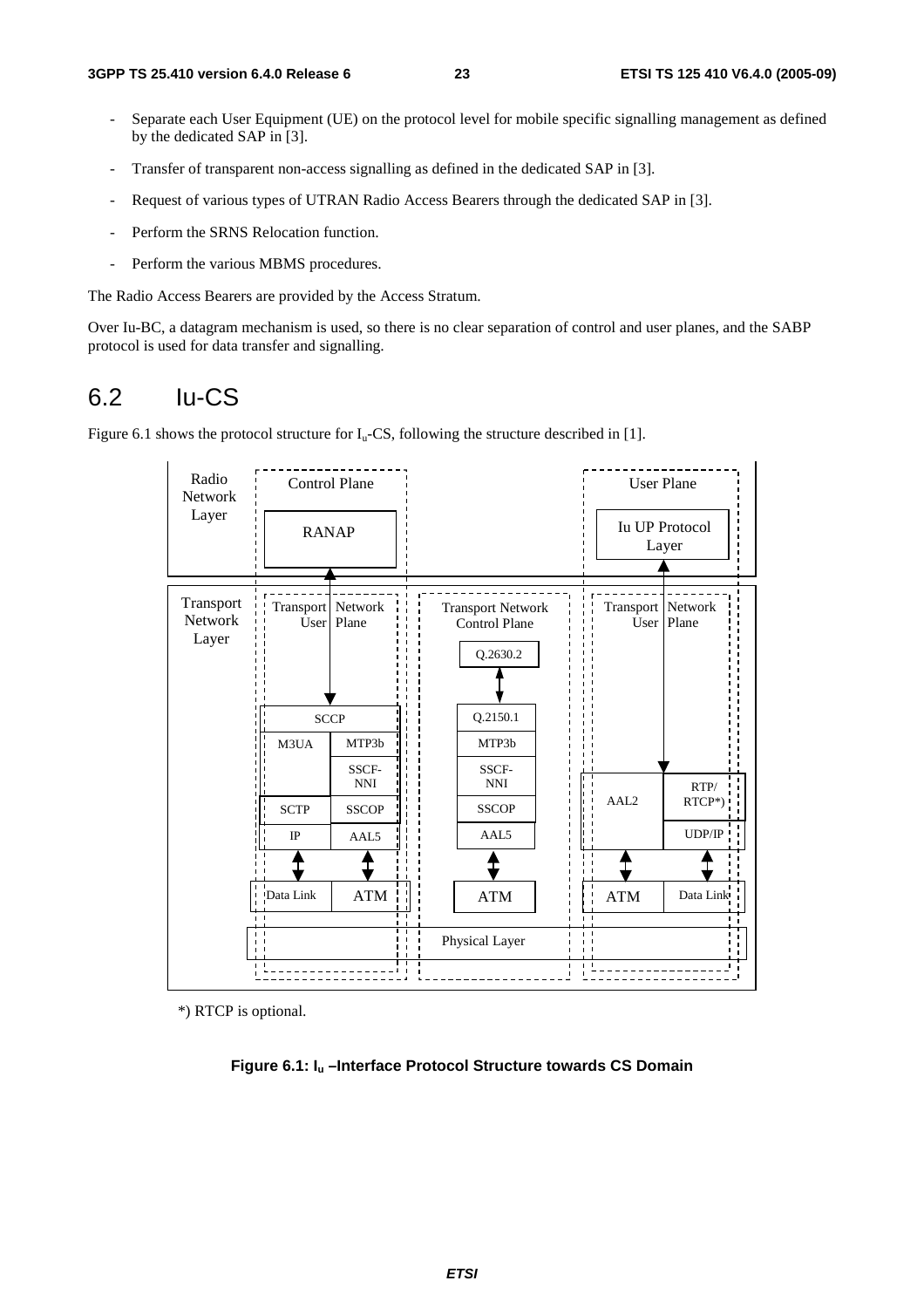## 6.3 Iu-BC

Figure 6.2 shows the protocol structure for the  $I_u$ -BC.



**Figure 6.2: Iu Interface Protocol Structure towards Broadcast Domain**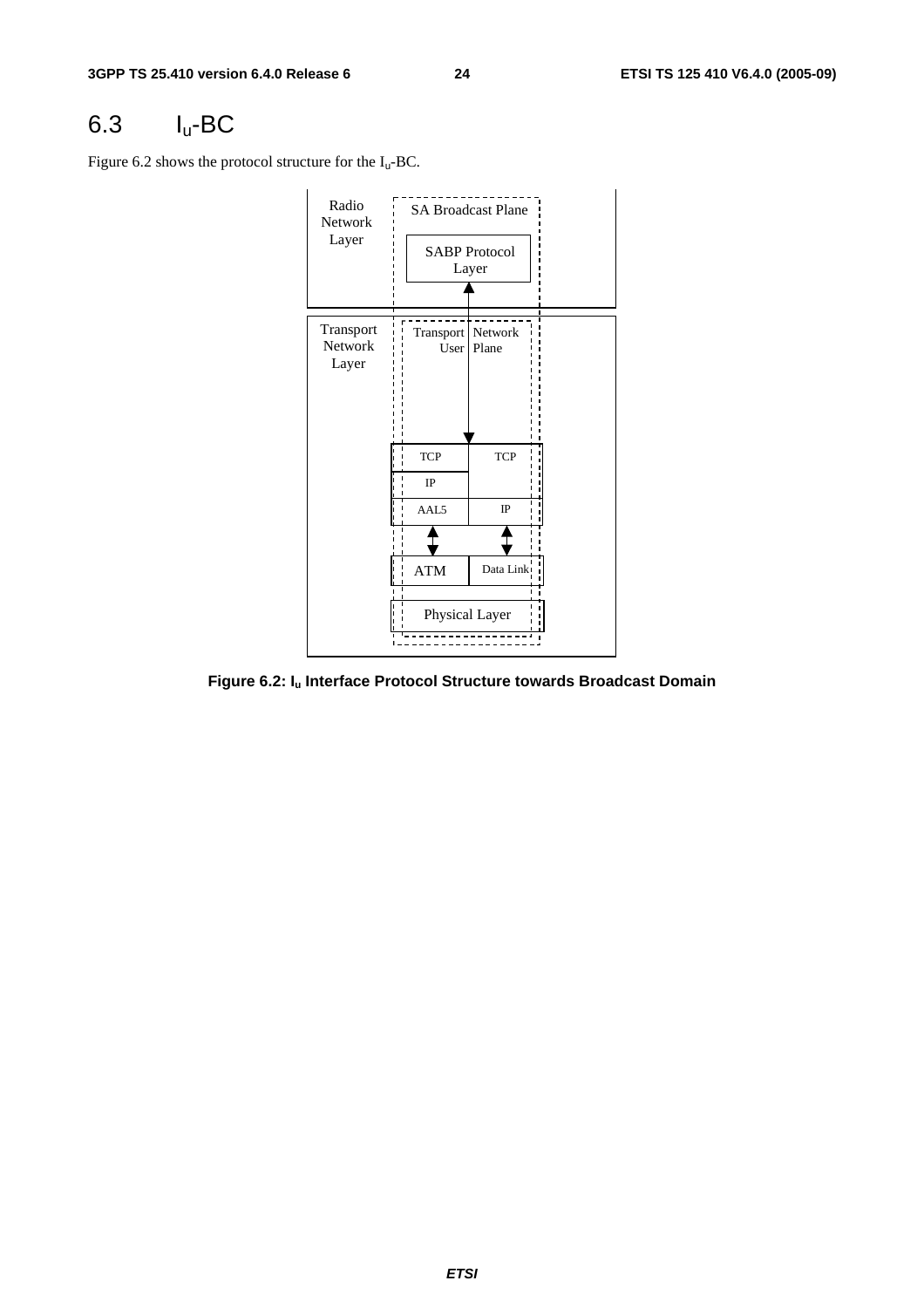## 6.4 Iu-PS

Figure 6.3 shows the protocol structure for Iu-PS, following the structure described in [1].



Figure 6.3: I<sub>u</sub> Interface Protocol Structure towards PS Domain

## 7 Other I<sub>u</sub> Interface Specifications

## 7.1 UTRAN I<sub>u</sub> Interface: Layer 1 (3GPP TS 25.411)

3GPP TS 25.411 [4] specifies the range of physical layer technologies that may be used to support the Iu interface.

## 7.2 UTRAN Iu Interface: Signalling Transport (3GPP TS 25.412)

3GPP TS 25.412 [5] specifies the signalling bearers for the RANAP and transport network control plane protocols for both Iu-PS and Iu-CS.

### 7.3 UTRAN Iu Interface: RANAP Specification (3GPP TS 25.413)

3GPP TS 25.413 [6] specifies the RANAP protocol for radio network control plane signalling over the Iu interface.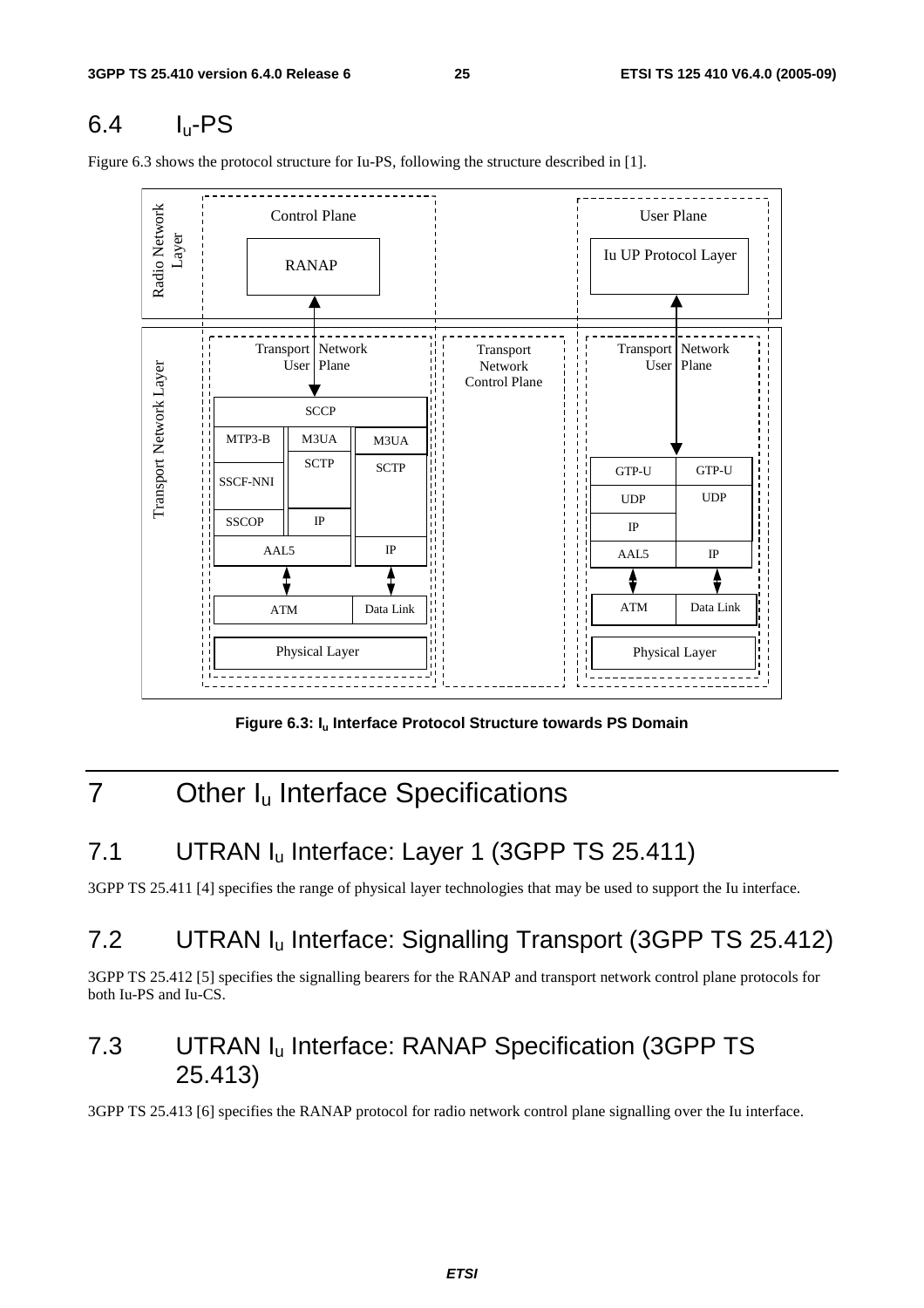### 7.4 UTRAN I<sub>u</sub> Interface: Data Transport and Transport Signalling (3GPP TS 25.414)

3GPP TS 25.414 [7] specifies the transport bearers for the user plane of the Iu interface. It also specifies the protocol used to control these transport bearers.

### 7.5 UTRAN I<sub>u</sub> Interface: CN-UTRAN User Plane Protocol (3GPP TS 25.415)

3GPP TS 25.415 [8] specifies the user plane frame handling protocol for the Iu interface.

### 7.6 UTRAN Iu Interface: Service Area Broadcast Protocol SABP (3GPP TS 25.419)

3GPP TS 25.419 [14] specifies the communication requirements over the Iu interface towards the BC domain.

## 7.7 Summary

The present document, 3GPP TS 25.410, specifies the general aspects and principles of the  $I_u$  interface as a whole.

The relationship between the other technical specifications that define the UTRAN Iu interface is shown in figure 7.1.



#### **Figure 7.1: Summary of Iu Interface Specification Structure**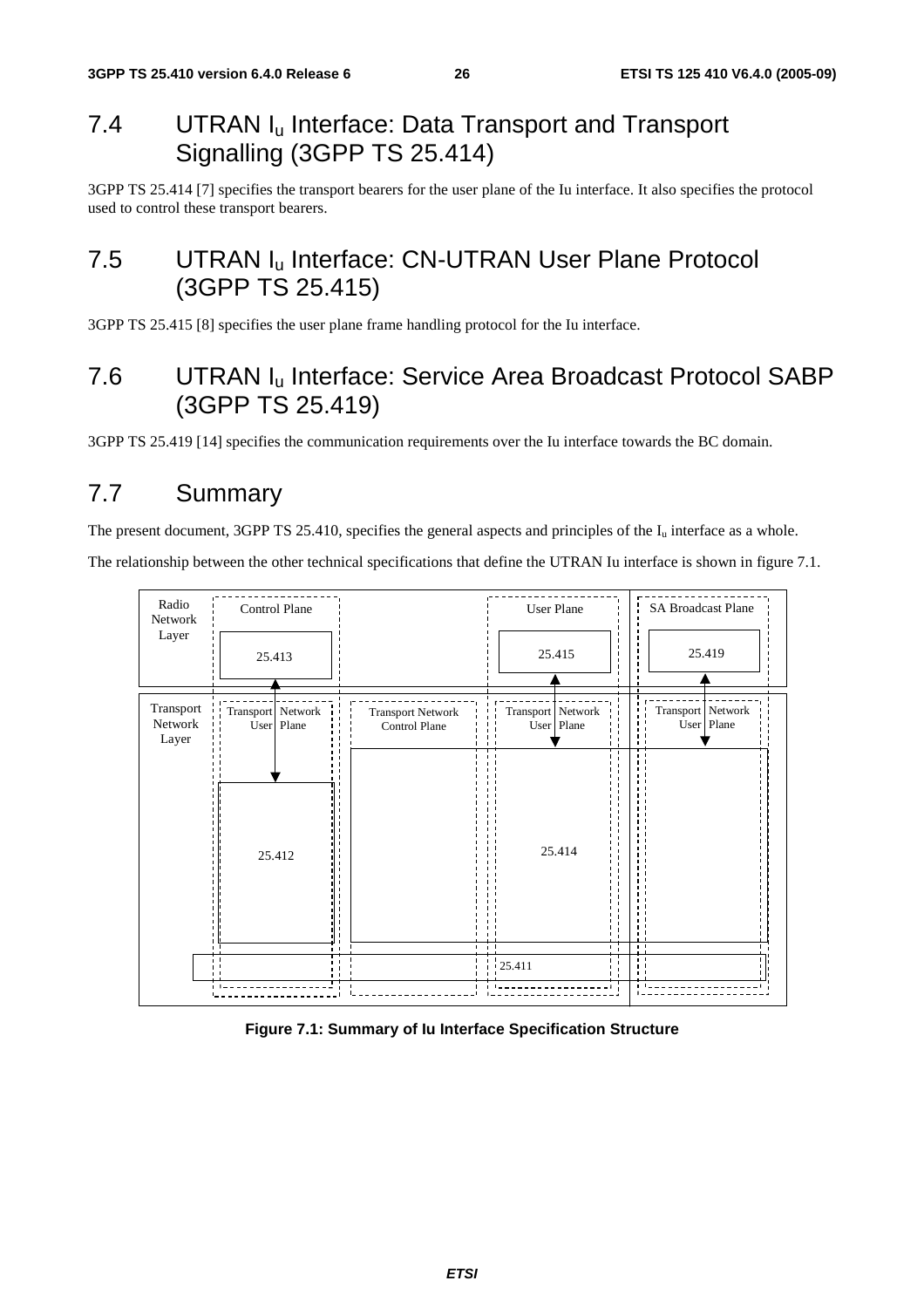## Annex A (informative): Change history

| <b>Change history</b> |         |                          |           |                       |                                                        |  |
|-----------------------|---------|--------------------------|-----------|-----------------------|--------------------------------------------------------|--|
| <b>TSG RAN#</b>       | Version | CR.                      | Tdoc RAN  | <b>New</b><br>Version | Subject/Comment                                        |  |
|                       |         |                          |           |                       |                                                        |  |
| <b>RAN 05</b>         |         |                          |           | 3.0.0                 | Approved at TSG RAN #5 and placed under Change Control |  |
| <b>RAN 06</b>         | 3.0.0   | $\overline{\phantom{a}}$ |           | 3.1.0                 | Approved at TSG RAN #6 and placed under Change Control |  |
| <b>RAN 07</b>         | 3.1.0   |                          |           | 3.2.0                 | Approved at TSG RAN #7                                 |  |
| <b>RAN 10</b>         | 3.2.0   | 005<br>007<br>008        | RP-000609 | 3.3.0                 | Approved at TSG RAN #10                                |  |
|                       |         |                          |           |                       |                                                        |  |

| <b>Change history</b> |      |                 |           |                |                                                                 |       |            |
|-----------------------|------|-----------------|-----------|----------------|-----------------------------------------------------------------|-------|------------|
| <b>Date</b>           | TSG# | <b>TSG Doc.</b> | <b>CR</b> |                | <b>Rev Subject/Comment</b>                                      | Old   | <b>New</b> |
| 03/2001               | 11   | RP-010163       | 15        |                | Approved at TSG RAN #11 and placed under Change Control         |       | 4.0.0      |
| 06/2001               | 12   | RP-010372 018   |           |                | Approved at TSG RAN #12                                         | 4.0.0 | 4.1.0      |
| 06/2001               | 12   | RP-010391       | 022       |                | Approved at TSG RAN #12                                         | 4.0.0 | 4.1.0      |
| 09/2001               | 13   | RP-010577       | 020       | 4              | Intersystem Change clarifications                               | 4.1.0 | 4.2.0      |
| 09/2001               | 13   | RP-010593       | 021       | $\overline{2}$ | Iu UP version selection                                         | 4.1.0 | 4.2.0      |
| 09/2001               | 13   | RP-010697 009   |           | 7              | Iu connection principles enhancement, CS domain                 | 4.1.0 | 4.2.0      |
| 12/2001               | 14   | RP-010847       | 024       |                | SS7 point codes over lu-cs                                      | 4.2.0 | 4.3.0      |
| 12/2001               | 14   | RP-010847       | 026       |                | <b>Iu-BC Connectivity</b>                                       | 4.2.0 | 4.3.0      |
| 12/2001               | 14   | RP-010847       | 028       |                | SCCP Connection Release Initiated by RNC in Abnormal case       | 4.2.0 | 4.3.0      |
| 12/2001               | 14   | RP-010847 031   |           |                | Addition of "Specification Notations" Section                   | 4.2.0 | 4.3.0      |
| 12/2001               | 14   | RP-010870 029   |           |                | Confusing use of 'per CN Domain'                                | 4.2.0 | 4.3.0      |
| 03/2002               | 15   | RP-020189 032   |           | 3              | Introduction of IP transport option in UTRAN                    | 4.3.0 | 5.0.0      |
| 03/2002               | 15   | RP-020257       | 036       |                | NNSF Impacts upon the Iu Interface Connectivity                 | 4.3.0 | 5.0.0      |
| 06/2002               | 16   | RP-020405 039   |           |                | Correction of TNL release                                       | 5.0.0 | 5.1.0      |
| 09/2002               | 17   | RP-020599 042   |           |                | Inclusion of RANAP message in RNC initiated SCCP Connection     | 5.1.0 | 5.2.0      |
|                       |      |                 |           |                | Request                                                         |       |            |
| 12/2002               | 18   | RP-020764       | 043       | 2              | Introduction of the Access Control Function                     | 5.2.0 | 5.3.0      |
| 12/2003               | 22   |                 |           |                | Introduction of Release 6 specification                         | 5.3.0 | 6.0.0      |
| 06/2004               | 24   | RP-040182       | 052       |                | Introduction of Iu support of Network Assisted Cell Change from | 6.0.0 | 6.1.0      |
|                       |      |                 |           |                | <b>UTRAN to GERAN</b>                                           |       |            |
| 06/2004               | 24   | RP-040254 054   |           |                | Completion of the REL-5 IP Transport WI                         | 6.0.0 | 6.1.0      |
| 12/2004               | 26   | RP-040439       | 058       |                | <b>MOCN</b> rerouting function                                  | 6.1.0 | 6.2.0      |
| 12/2004               | 26   | RP-040437       | 059       | 2              | Introduction of MBMS in TS25410                                 | 6.1.0 | 6.2.0      |
| 06/2005               | 28   | RP-050234       | 063       |                | Correction of M3UA references                                   | 6.2.0 | 6.3.0      |
| 09/2005               | 29   | RP-050443 065   |           |                | MBMS applies for the PS domain                                  | 6.3.0 | 6.4.0      |